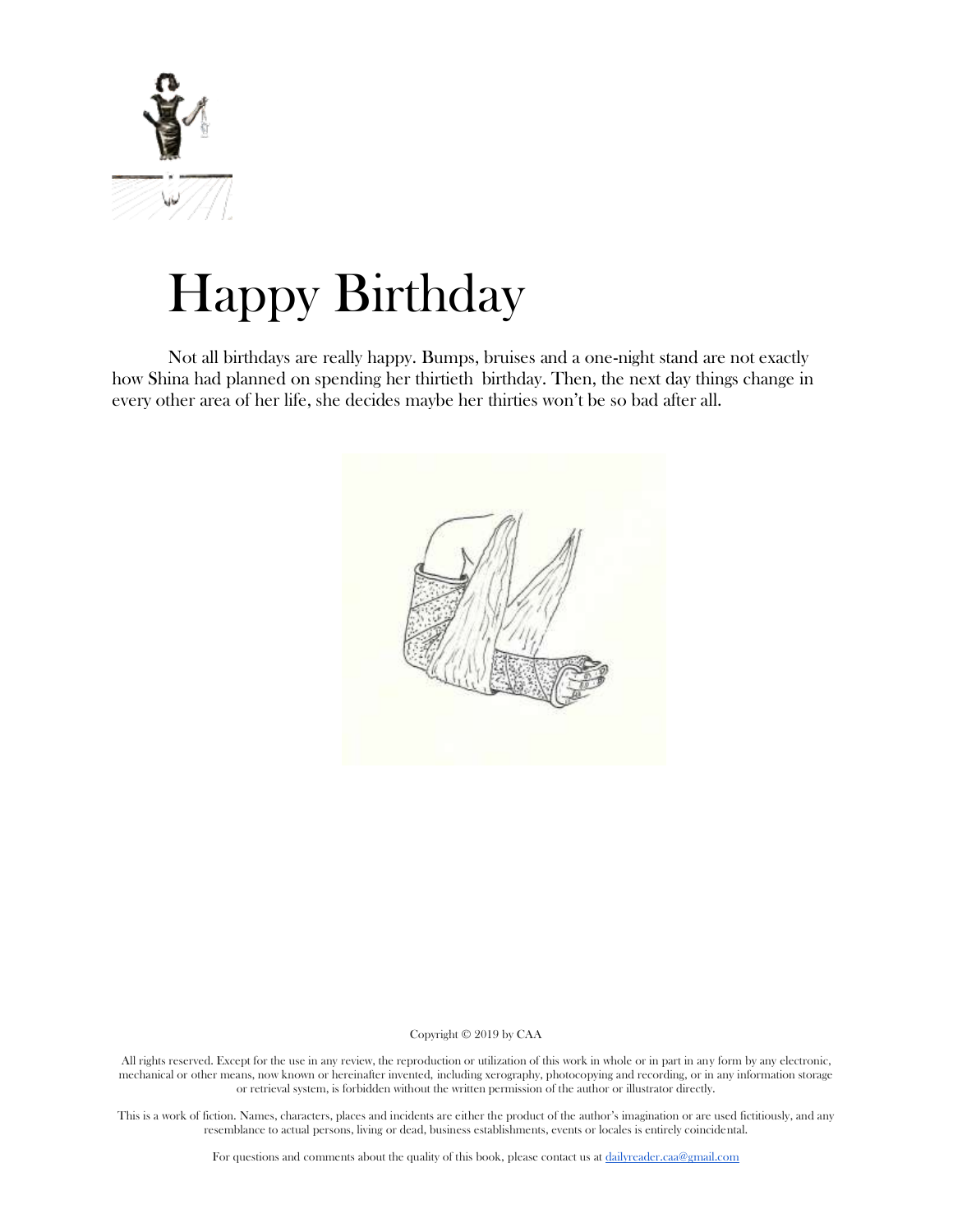

The morning starts right where the previous evening left off – lousy. The tears that fell last night left red marks that are still quite visible in the morning sun. Shina stands and stares at herself, can this be the self-confident woman, who only last month, was bold enough to ask for a job in another department she knew she was under qualified for? Is this the same woman who has worked her tail off to prove her worth and has won the praises of all her peers?

Then why is it that when no one calls her on her birthday does she fall apart like a little school girl? Why can't she accept that when you turn thirty no one is rushing to give her hugs and candy and tell her happy birthday anymore? Why? Because everyone else she knows has a life, because all of her current friends or co-workers have spouses or significant others to celebrate with. That's why. And don't even get her started on her family.

Shina never felt she was a well-liked individual; she is not exceptionally pretty – some have even referred to her as the 'definition of a plain Jane' – she isn't particularly funny either. Some people think she gives them the cold shoulder all the time; when the truth is, she doesn't know how to start a conversation. Well, not really all conversations, only small talk, the kind that one has casually with the people around them. If she has to give a presentation at work, she doesn't give the wording a second thought. Presentations are easy to do, she knows what she is saying and practices the whole thing a few times before she has to present. When someone in her office needs her to do work, its straight forward instructions and all she has to do is follow them, there is only so much to say and the presentations are usually scripted based on the type of account but people don't come with scripts. With people, you have to think on your feet.

"But seriously people, how hard is it to call, text or e-mail two words…..happy birthday!" She says out loud and checks her social media pages again – nothing. For some people, turning thirty would be a milestone big enough to make a celebration. But Shina is not worthy of such celebrations and she is not bold enough to create a party for herself either. She decides to call in sick today; she has a few days coming to her anyway since she hasn't taken a day off since she started five years ago.

"Hello, this is Shina. What? Oh, I work on the fourth floor with Mr. Banes. Yes, I'm calling in to say I won't be in today due to personal reasons. No Maám, I'm not sick, yes, I understand this will be a vacation day. But I've never taken a sick day before. Yes, I understand, company policy and all. Sure, it's not really a problem. Thank you." It's not as if I have a reason to take vacation anyway, she says out loud to herself after she hangs up.

Shina finishes getting dressed and goes out to her kitchen to get her day started. The first thing she sees is the rain clouds coming in. Within minutes the rain starts. "Why shouldn't the rain and gloom come today?" she says out loud again. Now, what should she do with her day off? She has never taken a day off before. She walks around the apartment to see what needs to be done. There is some cleaning up she can do, laundry can be done, groceries to shop for. Shina sits down on the couch and puts her head into her hands.

Shaking her head into her hands and tearing up she screams, "Wow! I'm turning into an old spinster." In any era, it's the same thing. She starts to pace the floor now, thinking to herself, she fits the stereotype to a tee. Shina sits down again to wallow in self-pity; she figures she is entitled to some today. She needs to go out and do something that will make her feel whole again. To

## Copyright © 2019 by (CAA

All rights reserved. Except for the use in any review, the reproduction or utilization of this work in whole or in part in any form by any electronic, mechanical or other means, now known or hereinafter invented, including xerography, photocopying and recording, or in any information storage or retrieval system, is forbidden without the written permission of the author or illustrator directly.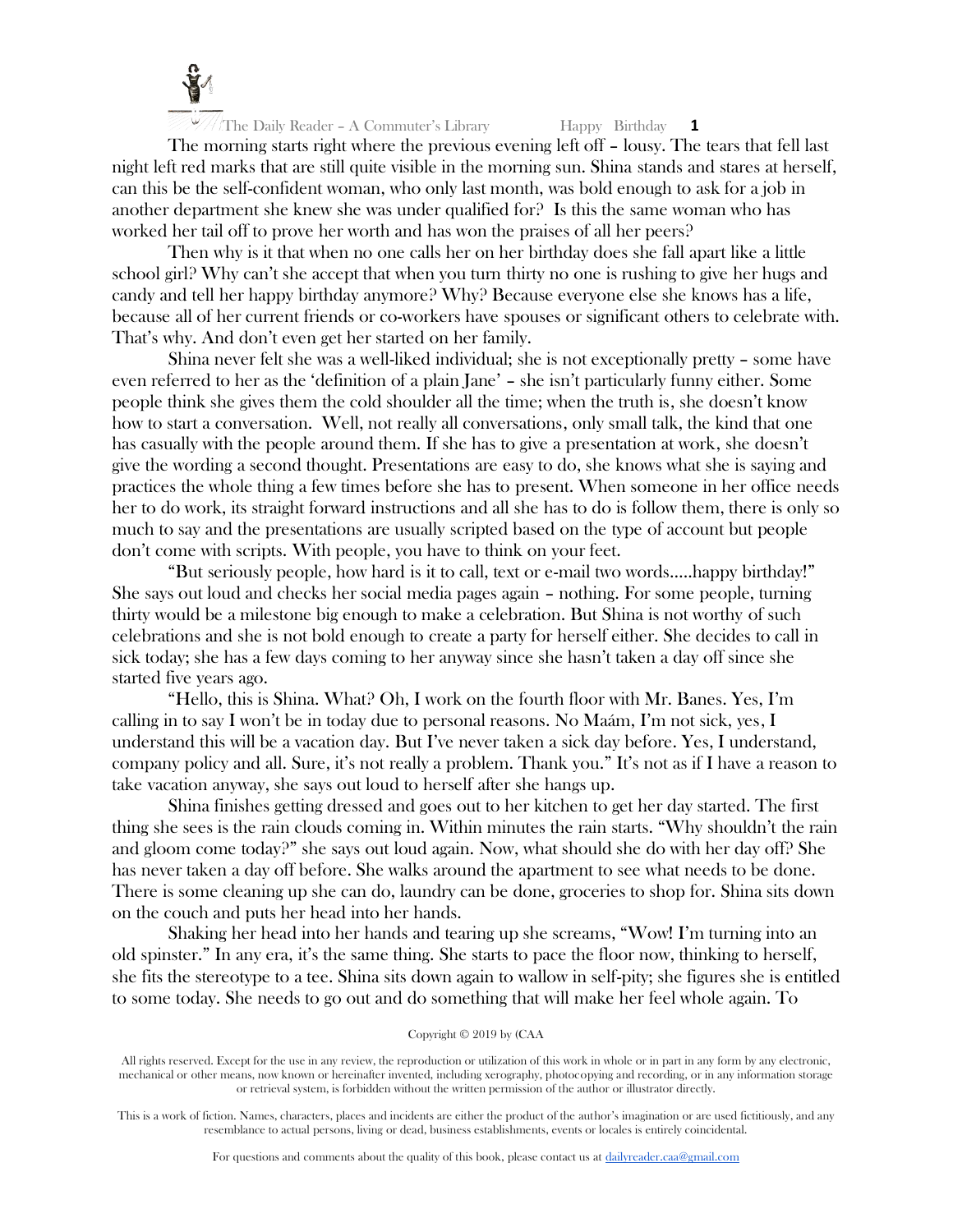

The Daily Reader – A Commuter's Library Happy Birthday **2** prove she matters, sure, she can do all the errands she needs to do, but she has to do something special, something that is worthy of a milestone birthday.

Shina packs her purse and gathers all the things she needs, dresses and suits to be dropped off at cleaners, box to be shipped to her ungrateful brother, and her grocery list. All of which should take her a total of an hour or an hour and a half – after that, she has to figure out what she wants to do with her day off.

Holding her head high, she walks out, willing her day to be different. First stop done, the next finished and her final one is to the grocery store. She brings back the groceries to her apartment, puts away all that is perishable and finds herself at a loss already. She went to the farthest stores she could find in order to kill time and it isn't even lunchtime yet.

Shina sits down and cries, again, how has thirty years come to this? She thinks. "I can't even say I'm an old cat lady because I'm allergic to them. Oh, God!" she cries into her own hands. Her so-called friends are really only people she works with, she does not have a group that she 'hangs' with, nor does she have any people that she calls on with any regularity, outside of family. So, why is she so surprised that no one has acknowledged her birthday? She is not the only one who acknowledges people's birthdays in the office, everyone knows each other's birthdays, it's in their files. Her gut is tightening again and she feels like she is going to wretch.

The tears keep coming and Shina finds herself sitting on her knees in the middle of her living room floor. 'This has got to change,' she thinks. Shina goes to her room to shower, she pulls on her best day dress, adds a little make up, puts her hair in a quick up-do and leaves again. This time, she is going to another area. She is going to investigate a whole new area of town, somewhere that she has not been to. 'Hmmm' she thinks – what about the south side of the city? The city is always the right place to go, that's what everyone at the office says anyway.

Driving to the south side should not take long. She heads east on the main roads and traffic is pretty light. Shina is listening to a great song and waiting at a traffic light, BAM! She is pushed forward with a horrible jolt and shaken up quite a bit. Her head and arm hit the steering wheel pretty hard and her eyes quickly become blurry. She looks up to see the light is still red. She tries to turn around to see who or what hit her, and she sees a man on a phone yelling angrily – she can't tell if he is yelling at her or on his phone. She dials 911, "Hello 911 operator, what is your emergency?"

"Hel.....hello. I'm at the corner of  $12<sup>th</sup>$  and Birch and I have been hit from behind pretty hard."

"We will send someone out immediately, are you hurt?" the operator asks

"No, shaken. Maybe I bruised my knee, or my face I can't tell. The man who hit me is yelling on the phone – I don't want to get out to check on my car, I'm a bit scared," Shina's voice is very shaky and she feels her heart rate increase along with her breathing.

"Not to worry, I will stay on the line until help gets there. Do *not* get out of the car if you don't feel safe. The police will be there soon. Maám why are you crying? Are you sure you aren't hurt, are you ok?"

## Copyright © 2019 by (CAA

All rights reserved. Except for the use in any review, the reproduction or utilization of this work in whole or in part in any form by any electronic, mechanical or other means, now known or hereinafter invented, including xerography, photocopying and recording, or in any information storage or retrieval system, is forbidden without the written permission of the author or illustrator directly.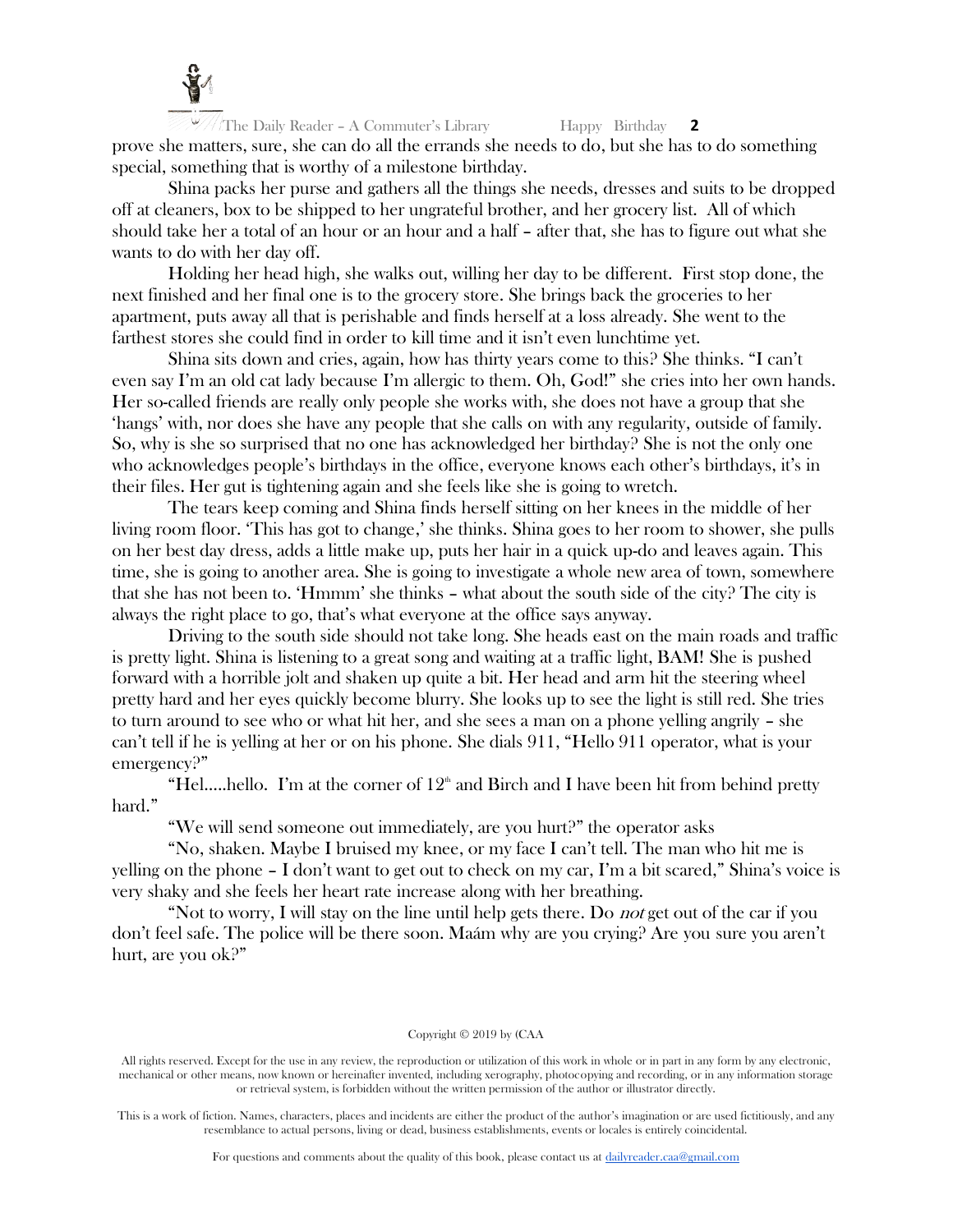

 $\frac{1}{\sqrt{2}}$  The Daily Reader – A Commuter's Library Happy Birthday **3** 

"It started to rain again….hap….py bir..thday to me," Shina cannot keep the tears from falling right now. She is not so sure taking a day off was a good idea after all. Looks like she will be remembering her thirtieth birthday after all, for a long time to come. But not for the right reasons.

"Help is on their way. I hope the rest of your birthday is happy," the operator says in a calm voice.

"Me……… too," Shina says as she tries to pull herself together – for a thirty-year-old she sure is acting like an emotional mess. She gets herself to a point of being able to talk. "Oh, I see the officer now, he is getting out of his car and coming to me. Thank you for waiting."

There is a knock on her window, "Maám, are you hurt? Can you find your license and registration for identification?" the officer asks calmly.

Shina turns slowly to reach her purse, for some reason she is moving in slow motion, she hands him her wallet, "They are both in there." She feels tired and wiped out. The officer smiles at her and says, "happy birthday Shina – my brother's birthday was yesterday, same year – hey are you twins?" his attempt at humor doesn't quite get the smile he's hoping for.

This is the first genuine birthday greeting she has received. Shina smiles but finds it a bit hard, comes out more as a wince. She puts her hand to her mouth and realizes that her cheek is swollen. 'Wonderful', she thinks to herself.

"The ambulance has arrived, I suggest that you go and get yourself checked out – you want to rule out a concussion by the way you were shaken up." He opens her car's door as the EMTs get to her car. They give her the initial assessment in the car and ask her if she can stand on her own. She shakes her head yes, and the officer helps her to stand up. Only she feels a bit woozy so instead, the EMTs bring a gurney over quickly and have her lay down. "Is there someone you'd like for me to call?" the first EMT worker asks.

"No, there is no one," she answers slowly.

"No family?" the EMT asks again

"None that care enough, but thank you for asking anyway." Shina knows she is being annoying right now, but it is the truth. "What will they do with my car?"

"The officer said they will have your car towed to the nearest garage that does body repairs and he will let you know where the car is taken to. If you want my opinion, the old thing looks totaled. You didn't see the back of your car but you're pretty smashed in. You were hit by a car twice your size," the EMT is full of information she doesn't want to hear. Great, a new car is exactly what she wants to buy right now.

"We are going to bring you in for observation. You have a nasty bump on your head and cheek so we want to make sure there is nothing else going on. Are you sure there is no one to call?" He seems like a nice guy, she shouldn't give him a hard time.

"No, really, my family is all out of town, they couldn't help if they wanted to and a big  $if$  at that. That's how they operate, don't worry about me, I'll be ok," Shina tells the simple truth. Sometimes that's all you can do.

 $\sim$   $\sim$   $\sim$   $\sim$ 

#### Copyright © 2019 by (CAA

All rights reserved. Except for the use in any review, the reproduction or utilization of this work in whole or in part in any form by any electronic, mechanical or other means, now known or hereinafter invented, including xerography, photocopying and recording, or in any information storage or retrieval system, is forbidden without the written permission of the author or illustrator directly.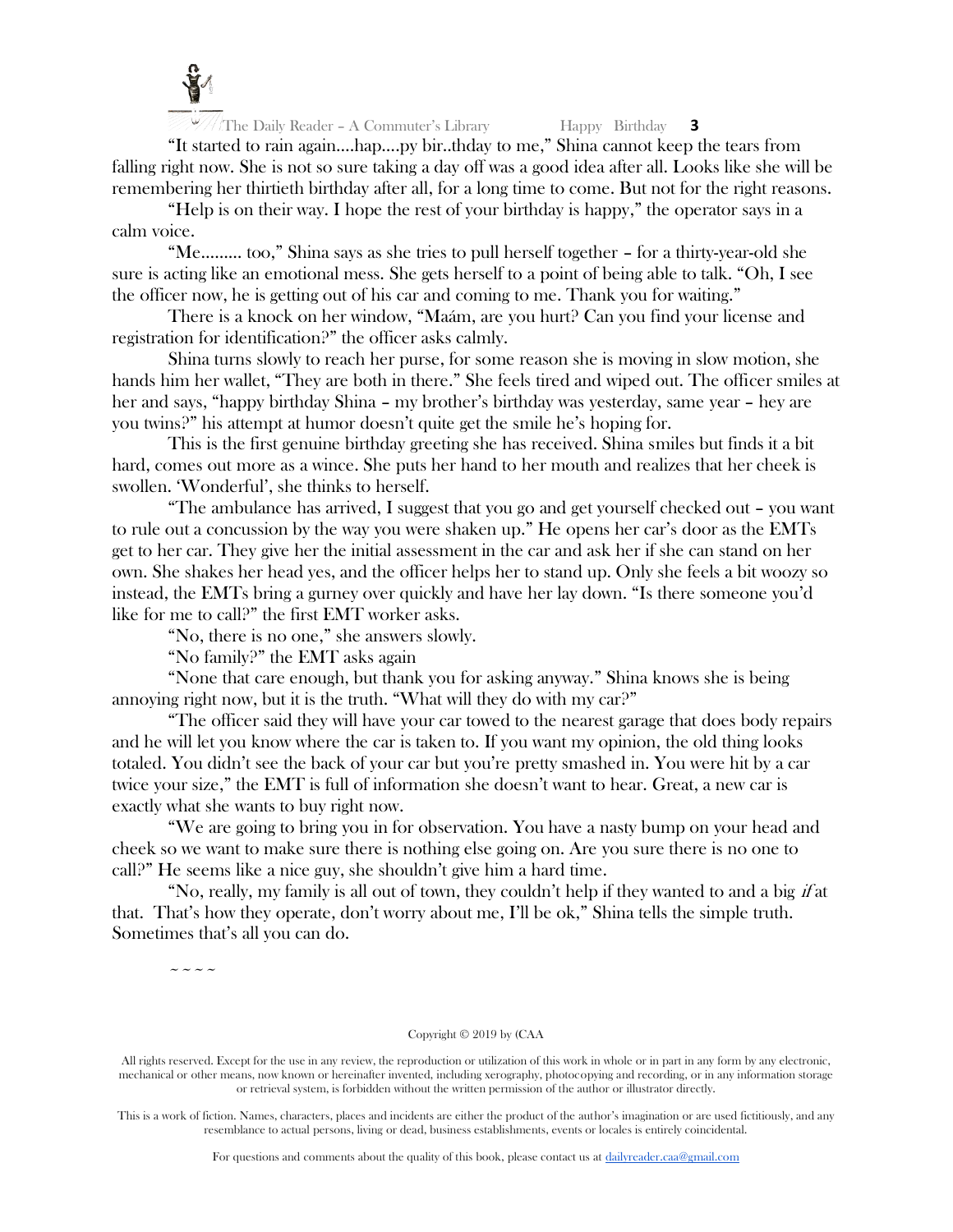

Benny has been at Rocko's bar for two hours now. He doesn't know what to do. He has been trying for a week now to find a one-night stand. From the way the entertainment industry portrays the world, you would think there are a hundred and one women waiting for that same non-committal romp as he is looking for.

He leaves his table in the back and brings his drink up to the bar. The place is quiet. He doesn't know what it looks like normally because he is only here on business. His fiancé was not happy to learn how much travel time he has before the wedding, but there is nothing he can do about that. He doesn't own the company, so he has to comply. It is enough to ask for the few days off after the wedding.

The bartender walks over to him, "What will you have?" Benny looks back up and sees a nice man behind the bar, "Truth? I'm looking to get lucky." As soon as he says the words, he regrets them. He must sound like a scum bag.

"So are a lot of guys, but somehow I don't think you are the same. Not from around here, are you?" the bartender asks.

"No, here on business, will be leaving tomorrow night." He looks back down at his drink, then around the bar and back at the bartender, "Can I ask you a question?"

"Sure"

"Were you a virgin when you got married?" he asks rather shakily.

"Excuse me? Well, that's a new one – but to be honest, the answer is no. Why do you ask?" he watches Benny's reaction. This gentleman in front of him is blushing, he is actually asking a real question, not a bullshit one. 'Whoa – this guy wants to figure things out before the wedding day?' The bartender thinks to himself, "Hey man, when's the wedding?"

"How'd you know?"

"Written on your face, but that's only because I'm a trained bartender/psychologist, don't worry, no one else can tell. You haven't been with *anyone*?" he is curious now

Benny does not know why, but he feels compelled to tell this total stranger what he is thinking. Maybe to help take the burden off his head or ease his conscious that it's not considered cheating if it's 'training'.

"Ok, don't laugh, but I've been watching porn on my business trips to try and get an understanding about what I'm supposed to do, but they don't seem real. I figured, if I find someone before the wedding, I will at least know what this is supposed to feel like. You can't tell that from a movie or a book. You only see action, no feelings. I know – weird, huh? I probably should go to my wedding bed and figure this out as I go along. Hopefully, she won't think any less of me." Benny bows his head, again, he is getting pretty used to looking at his shoes instead of in the eyes of the person he is talking to. No one understands why this is important to him. He has had this embarrassing conversation four other times already on this series of trips. Maybe he should simply keep his mouth shut. For generations virgins met on their wedding night, why does he feel he needs to be different?

The bartender is trying to take this all in. He does not want to laugh at the guy, in fact he feels a bit sorry for him. Trying not to sound obnoxious he says, "What about a hooker then?"

Copyright © 2019 by (CAA

All rights reserved. Except for the use in any review, the reproduction or utilization of this work in whole or in part in any form by any electronic, mechanical or other means, now known or hereinafter invented, including xerography, photocopying and recording, or in any information storage or retrieval system, is forbidden without the written permission of the author or illustrator directly.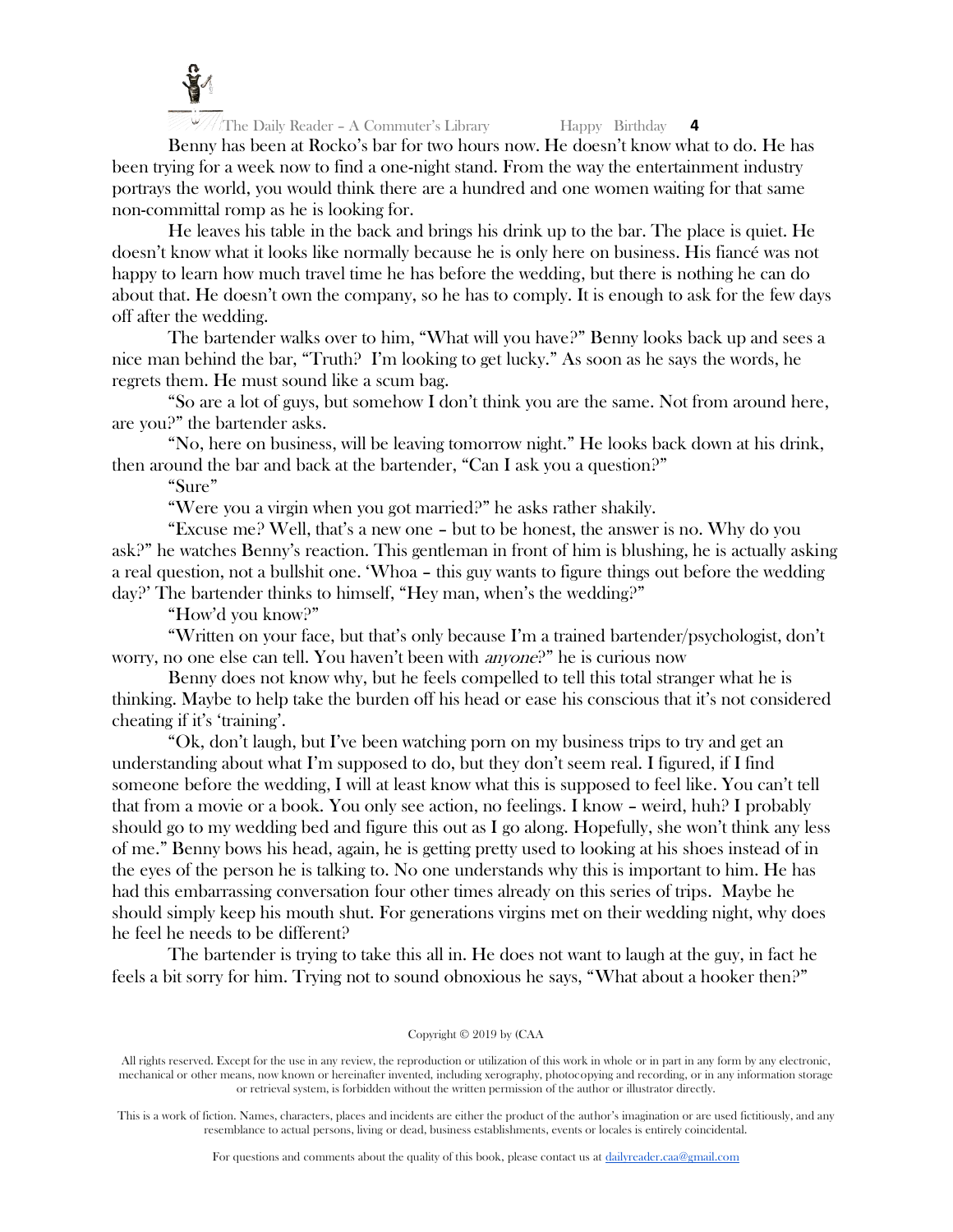

"Oh, no – I could never do that – diseases and all. That would freak me out. Besides, they would laugh at me and most likely I would learn nothing from someone who does sex mechanically -- they can't possibly *feel* anything anymore."

The bartender says, "Hold that thought – customer," he walks down to the other side of the bar to help out another customer. Easy scotch on the rocks but, as he is fixing the drink, he thinks about what this guy is saying. There may be some truth, or not – he does not know actually. He has only been with women he has dated – and for the past ten years, his wife and only his wife. Each time there is a lot of emotion involved.

He walks back to Benny, "Listen, I feel for you. But how are you going to go about this? You think you can go up to someone and say you're looking for a one-night stand? Most women will not answer to that at all. They don't want to feel cheap, even if they don't want any more than you do."

"I'll guess I have to keep trying the honest approach," he sighs, "I don't know any other way."

"Hasn't worked for you yet, what makes you think it still will?" The bartender is trying not to make light of his predicament but the guy is not making this an easy conversation.

"I don't know, my friend, I can't seem to bring myself to lie about what I'm looking for though. This is probably a conversation for the books huh? Bet you never thought you'd be talking about this with a customer in their late thirties. Thanks for letting me talk, sometimes it's better to hear what I'm thinking out loud. The fact that you didn't laugh at me, makes me feel like I'm not a lone wolf here. Can I have one more whisky sour?"

"Sure man, hey, good luck. I've been married ten years now, and we are happy as can be. One more question though…" Before he can ask, Benny interjects, "No, she doesn't know, and yes, she has been with a few people before me." The bartender smiles, hands him his drink and pats his hand on the bar, "This one's on me."

Benny nods in appreciation and turns to go back to a table by the window. A couple minutes later a really nice looking woman walks into the bar. She seems like she has had better days. Benny watches her for a few minutes and sees that she orders one of those drinks that come with a cute umbrella.

Shina takes a sip of her drink. She has no idea what she ordered, she told the bartender she needs something to celebrate her birthday and forget about her day all at the same time. Tastes fruity and yet, has an alcoholic kick after you swallow.

Shina spent the past six hours at the hospital. Six whole hours, practically her whole work day. They would not let her leave until they did all the tests and scans to make sure she didn't have a serious head injury and that no ribs were broken by her slamming into the steering wheel. The doctors didn't even know cars were still on the road without airbags. She kept telling them she bought a used car because she doesn't drive much. She takes mass transit to work every day. They thought she was given bad advice about the car. One doctor even offered to help her find a new one, one that is safe.

The only bright side to the event is that the officer from the accident came to see her in the hospital and told her that the charges the other guy faces are a DUI and reckless endangerment of

## Copyright © 2019 by (CAA

All rights reserved. Except for the use in any review, the reproduction or utilization of this work in whole or in part in any form by any electronic, mechanical or other means, now known or hereinafter invented, including xerography, photocopying and recording, or in any information storage or retrieval system, is forbidden without the written permission of the author or illustrator directly.

This is a work of fiction. Names, characters, places and incidents are either the product of the author's imagination or are used fictitiously, and any resemblance to actual persons, living or dead, business establishments, events or locales is entirely coincidental.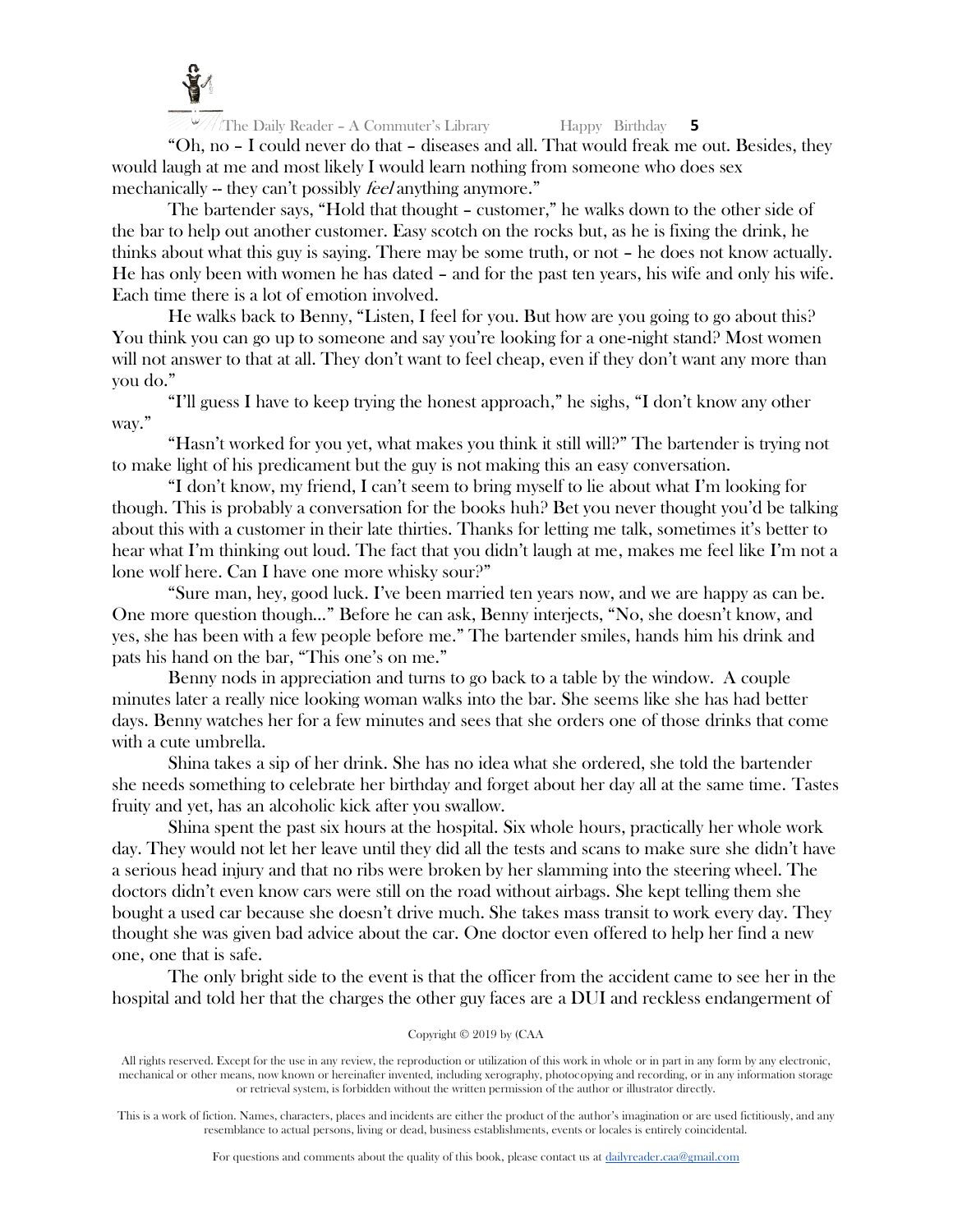

The Daily Reader – A Commuter's Library Happy Birthday **6** a minor. He was driving with his kid in the car sitting right behind him, she never even saw a kid. He told her where her car is and he too said the repairs are going to be more than the car is worth but that it may be possible she can get a new car via the other guy's insurance. He gave her his card, in case she has any further questions as to what to do from here.

The hospital is not too far from a strip that is popular with the locals. Filled with about a dozen restaurants and bars that cater to all kinds of people. She hadn't eaten lunch and it is almost dinner time by the time she was released, so she walks over to a nice restaurant for dinner, alone. Wasn't so hard to sit alone, she does that all the time, it was harder to ward off the stares to her face though. Then she left and walked down the street to this bar. Why this one? She was tired and wanted to sit down is all. Seems that accident took more out of her than she thought.

Shina is not one to drink a lot but she has, on occasion, enjoyed one or two drinks. Birthdays seem to be a good reason to have one. She has to call a cab to take her home anyway since she now has no car. So, here she is sitting at a bar all alone again and trying to make sense of her day. She has only been put on regular over-the-counter pain meds so she doesn't think much of nursing one drink for a little while.

Benny sees that no one is coming to sit next to her; she isn't looking at her watch or over her shoulder as if she is expecting anyone. He gets up and sits down next to her. The first thing he sees are the fresh bruises and they are on her face.

"Are you ok? That looks like a nasty bruise?" he is trying to sound friendly, but his voice is nervous.

"Thank you for noticing – no, I was in a minor car accident today and this is my door prize – no pun intended," Shina answers in a sarcastic tone – she is not sure why though, it's not how she talks to people usually. Actually, she doesn't usually talk to strangers at all. New decade, new persona she thinks to herself, or the knock to her head.

"Well, I'd rather hear that this is from an accident over hearing something that size came from a boyfriend. If you are lying and this bruise is from him, I would suggest taking you down to the police department. I'll take you there personally," he is sure of himself now. He would never tolerate anyone mistreating a woman like this.

Shina looks at this man in the eye and realizes he is serious – he would take her, a perfect stranger, to the police because he thought something else happened. "That's very nice of you, but seriously, I was at a red light when someone, who turned out to be drunk, came straight into my backside. I've spent the past six hours being checked for everything under the sun. Bruised they told me – well without a medical degree I could have told them that," she ends with a sarcastic tone again.

"They were being cautious – I'd rather that, then have them leave something out while you go home and get sick." His response to what she says is sincere, not how she says her words– that was nice, because her tone is not, she is still not sure why. Anxiety maybe?

"Well, thanks – I'll be ok, they say, a couple days and I'll be back to normal." Shina is not sure why she is talking to this stranger, mostly because, no one talks to her, or so she thinks. This has to change or she will never have a life. Ok thirties, here she comes, she says encouragingly to herself for the second time since he sat down.

## Copyright © 2019 by (CAA

All rights reserved. Except for the use in any review, the reproduction or utilization of this work in whole or in part in any form by any electronic, mechanical or other means, now known or hereinafter invented, including xerography, photocopying and recording, or in any information storage or retrieval system, is forbidden without the written permission of the author or illustrator directly.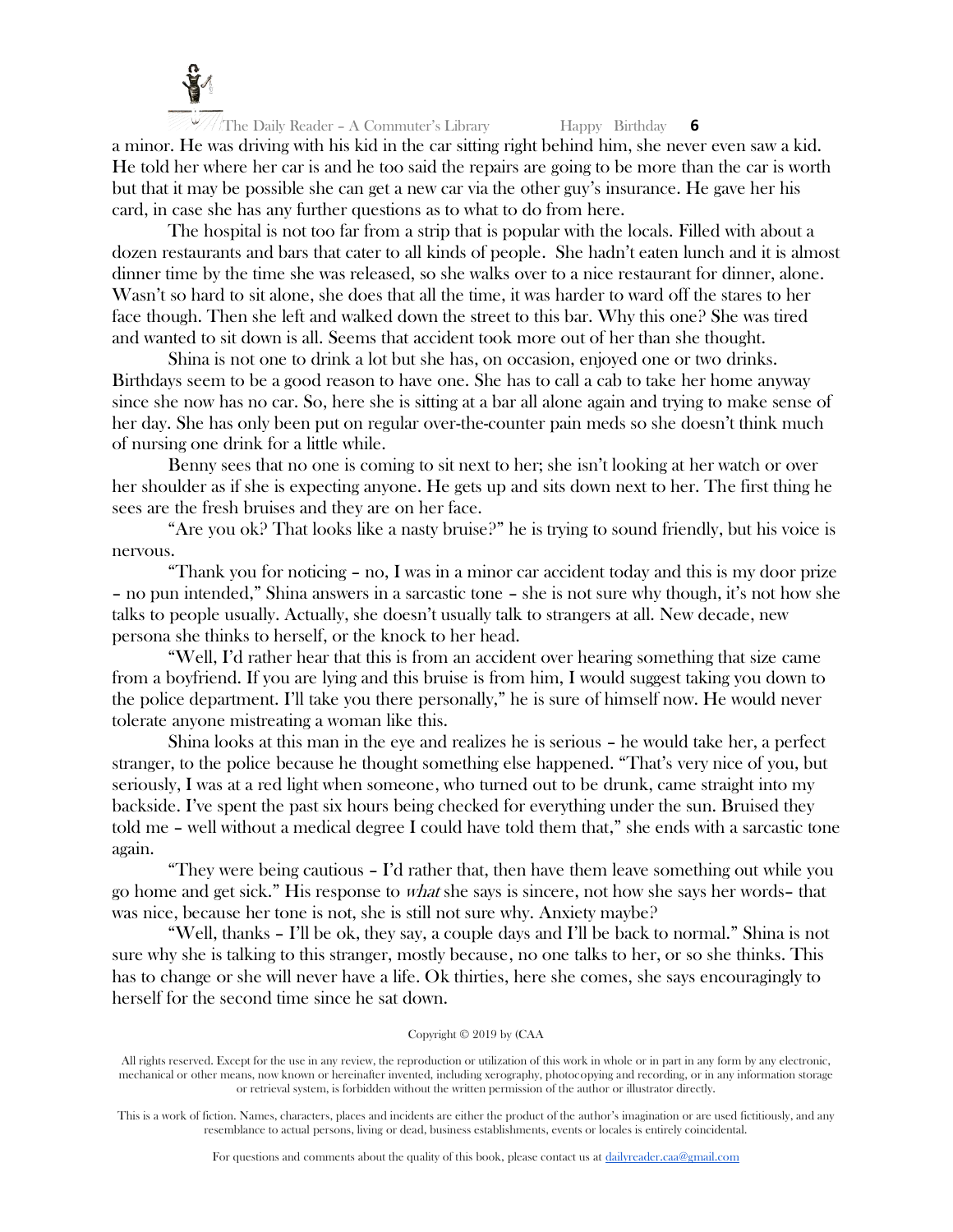

"I'm going to write something down for you – please don't read this until I leave, ok?" Benny takes out a pad of paper from his jacket and begins to write something down. He says the honest truth – that he is looking for a one-night stand so that he knows what to do on his wedding night next month. He tells her what hotel he is staying at and that he will be waiting in the lobby for the next hour. If she shows up, that would be great. If not, he understands. Then he wishes her well in all her endeavors and signs, simply, B.

Shina takes the folded piece of paper from his hand and smiles. She says thank you for the conversation and he leans over and kisses her sore cheek as if they were old friends. She watches as he leaves. Then she turns her attention to the paper in her hand.

The bartender is watching this and feels he needs to tell her the truth. Completely weird that this guy is asking for this, but how honest could he possibly be? Really, who in their right mind would ask for this? He walks over to ask about her drink and sees tears in her eyes. Oh, damn he said something stupid in that note.

"Maám, can I help you? I saw the other customer hand you a sheet of paper. If there is a problem, I can get you help," Rocko is very cautious now, why would she be crying?

"I'm ok; you see, today is my birthday and no one called, texted, nothing. I decided to take a day off, but then I get into a car accident with no one for the EMT to call and notify. I proceeded to spend six hours at the hospital being scanned and looked at but then I leave and within the period of an hour and half I have now been offered help by two people I don't even know. Both you and the nice man who left," she says through her happy tears.

"He offered to help you? In what way?" if this is a ploy to her he is certainly going to convince her not to go.

She told him how he said he was going to come to her aide if it was a domestic violence issue, and then she slid the paper over to him. "Have you ever seen anything so sweet in your life? Someone has picked me – me of all people to be their first. I don't even have construction workers whistling at me, and here, today of all days, this man from nowhere offers me this. Even if part of this is not true – picking me makes this definitely worth considering. Since my week has started off so crappy – maybe I should do something that will make me feel needed/wanted. Even if it's only for a little while, because up until now – I've got," she pauses to take a breath, "well, I've got, nothing." She sighs and slumps her shoulders down.

The bartender finishes reading the note and is astounded by her reaction. This guy could be doing this all over the country, he could be scamming unsuspecting souls all over. But then again, why? He is a nice looking guy, there would be no reason for him to feel that way. Man, he is right – this is one for the books. "If you are sure, go, but if you have any problems with him, any at all, you come right back here and ole Rocko will take care of everything, ok? I have his credit card and I can find him, if we need to."

"Ok, that's sounds good. His hotel is around the block and you are here for another few hours. How about this, I will stop by before I go home, so you know I'm ok," she sounds so sure of herself right now and that makes no sense, even to herself. She takes the note back and writes her phone number on the back, "If you don't hear from me before closing, call me."

## Copyright © 2019 by (CAA

All rights reserved. Except for the use in any review, the reproduction or utilization of this work in whole or in part in any form by any electronic, mechanical or other means, now known or hereinafter invented, including xerography, photocopying and recording, or in any information storage or retrieval system, is forbidden without the written permission of the author or illustrator directly.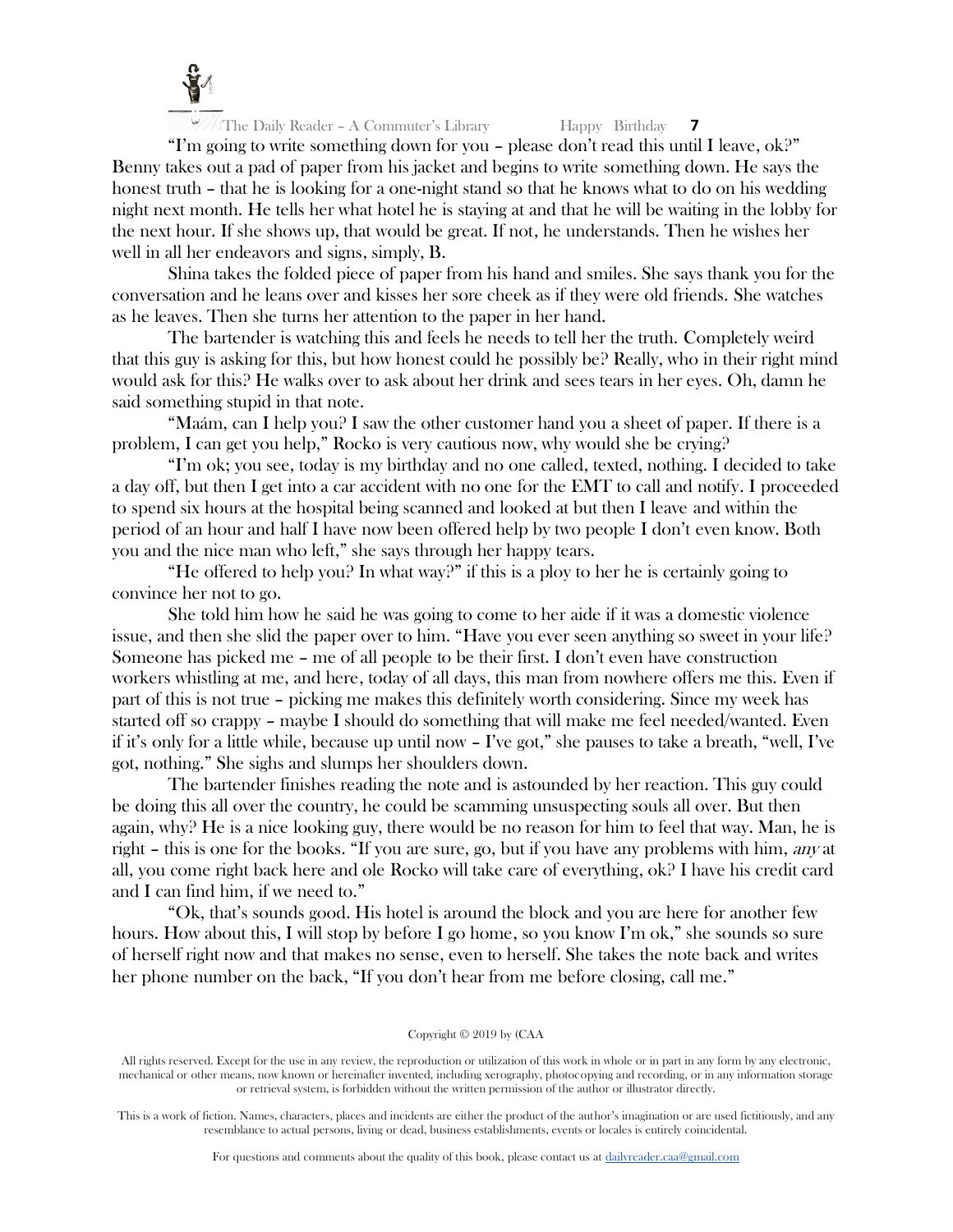

"Deal. Um, well, I don't know what to say, enjoy?" Rocko says slowly mostly because he is confused and uncomfortable knowing what is about to take place with these two complete strangers. Not that he hasn't seen pick-ups before in his place, but usually it's all speculation, this time there are known facts.

Shina slides off the bar stool but not before leaving a large tip for the bartender. She walks out with her head held high and her spirits up. Maybe this is what the doctor ordered, do something to take her mind off of what happened earlier in the day. She can hopefully feel whole, like a real person, like a woman. Most importantly, like someone who matters.

Shina walks into the hotel lobby and does not see the man right away, instantly she is starting to feel that she has been taken as a fool and that he is going to pop out from behind a wall with his friends and start laughing any minute, but then she feels a hand on her shoulder. She looks up and he smiles. He has a great smile.

They walk hand in hand towards the elevator. No talking on the ride up and none still as he opens the door and they walk into the main part of his suite.

He puts down his keys and she puts down her purse, near the door. Quietly, Benny walks over to the windows and opens the curtains and the window itself to get a breeze blowing. When he gets back to Shina he says, "I hope I don't make mistakes tonight. I'm new at this," he leans down and kisses her, this he knows how to do, his fiancé tells him that all the time.

Pulling her head away for a moment, she says, "me too." They stare at each other's eyes not knowing what to do next. "How about we remain quiet and explore," she says.

Benny obliges her, he remains quiet as he kisses her again and she him. They slowly find their way to the couch and start to discover that getting undressed on a couch is a bit difficult, so they slide to the floor.

Minutes add up quickly, they are together for a little over an hour and a half, nonstop. Finishing for the second time, Benny finally speaks. "I was not sure what to expect. You far exceeded anything I was thinking about. I suppose I have more stamina than I thought," he says shyly.

Laying there naked next to this perfect stranger, Shina can't think of a better way to spend a milestone birthday. The doctors told her to avoid any unnecessary physical activity for a while, but she and this stranger didn't seem to have any problems, her bruising didn't get in the way. Although she may regret this later, right now, she is fine. She carefully gets up and goes to gather her clothes.

"Do you mind if I shower first before I leave?" she asks in a quiet voice.

"Sure, go ahead. I'll clean things up out here." Benny is exhausted and exhilarated at the same time. His fiancé is in a different time zone, so he is not scheduled to call her for another hour and this fine lady Shina will be long gone by then. Now he knows, his bride will be happy on their wedding night. If it turns out like this, with a stranger, then she will be thrilled, he is sure it will be better because she is the woman he loves, wow, he can't wait for the wedding night.

Shina finishes her shower and dresses, she uses the hair dryer in the bathroom to at least get her hair half dry before she goes out in public. Opening the door, she sees that he has indeed

Copyright © 2019 by (CAA

All rights reserved. Except for the use in any review, the reproduction or utilization of this work in whole or in part in any form by any electronic, mechanical or other means, now known or hereinafter invented, including xerography, photocopying and recording, or in any information storage or retrieval system, is forbidden without the written permission of the author or illustrator directly.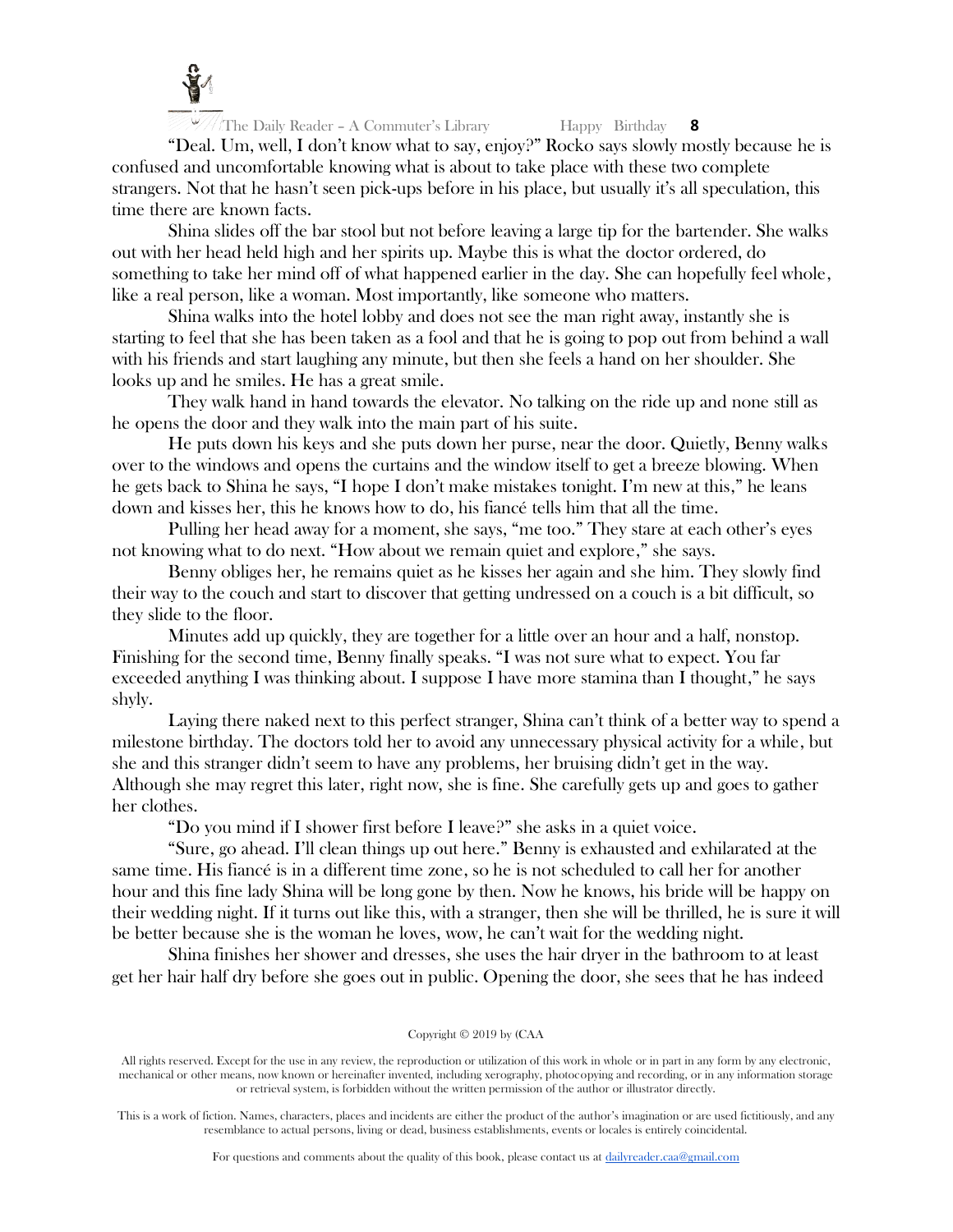

The Daily Reader – A Commuter's Library Happy Birthday **9** cleaned up and is waiting to use the bathroom himself. She walks over to him with her hand outstretched, "Thank you for making my birthday worthwhile."

He shakes her hand and answers, "It was equally my pleasure and my honor My Lady, good luck with all you do, with recuperating and all. I hope you find someone special soon." She smiles and walks out of the hotel room feeling surprisingly well. She is not feeling bad about what happened at all, not guilty either. As a matter of fact, she is actually feeling rather well, Shina is even thinking that if this guy is running around telling a whole mess of women the same story, right now, she doesn't care, because he made the time with him so special, made her feel special. She walks out of the hotel and around the corner back to the bar. She walks in and makes eye contact with the bartender – he runs around to the front of the bar and comes straight to her.

"I was getting worried. You ok?" He watches her eyes, and checks her body for any additional bruising that might be visible.

"I'm fine, thank you. What do you recommend for ending this fine day with? Another fruity drink or should I get a cab and head home?" she is not nervous at all, she is speaking with confidence.

"I'll call you a cab –  $\alpha k$ ?" he is happy all turned out well – weird, but well. His wife is never going to believe this story. He is not sure he does yet. Although, he thinks to himself, if that guy ever comes back in and gives someone else his story, he will call him out on being a liar. He has no tolerance for such things.

Shina gets into the cab and tells him where to go. Not the day she had planned for herself, but certainly one to remember. She will deal with her car tomorrow. Also thinking that while it was a nice reprieve from real life, being with a stranger like she was, she doesn't think she will ever do something so far from real life again.

 $\sim\sim\sim$ 

The morning alarm is going on and Shina is laying there trying to move. All that good feeling from last night is over and has been replaced with pain and bruising in more places than she can count. Maybe it wasn't such a good idea to go to the man from the bar. What was his name again? Doesn't matter, they were not meant to see each other ever again anyway. No strings attached. That's what they both agreed to.

Never, in her wildest dreams, would she have seen herself as someone who could last that long with a man, not to mention the amount of pleasure it gave her in ways she only read about in those dime store novels her mom used to try and hide. Things are clearer now, that he may not be telling the truth, no one learns that much from watching porn, do they? Doesn't matter. She needed it as much as he did and that was that. No harm done to anyone. Unless he is carrying some sort of disease. She will get that checked as soon as she can.

Well, time to get ready for work – she is only supposed to take off one day, and that day is certainly over. But something is preventing her from getting up, besides the pain. Motivation, she has none. She does not feel compelled to go to work at all. She needs to change things around. Needs to get herself in a place where she can nurture the confidence of last night. It's a good thing she sets her alarm to wake her with enough time to be lazy in the morning. She spends some time

## Copyright © 2019 by (CAA

All rights reserved. Except for the use in any review, the reproduction or utilization of this work in whole or in part in any form by any electronic, mechanical or other means, now known or hereinafter invented, including xerography, photocopying and recording, or in any information storage or retrieval system, is forbidden without the written permission of the author or illustrator directly.

This is a work of fiction. Names, characters, places and incidents are either the product of the author's imagination or are used fictitiously, and any resemblance to actual persons, living or dead, business establishments, events or locales is entirely coincidental.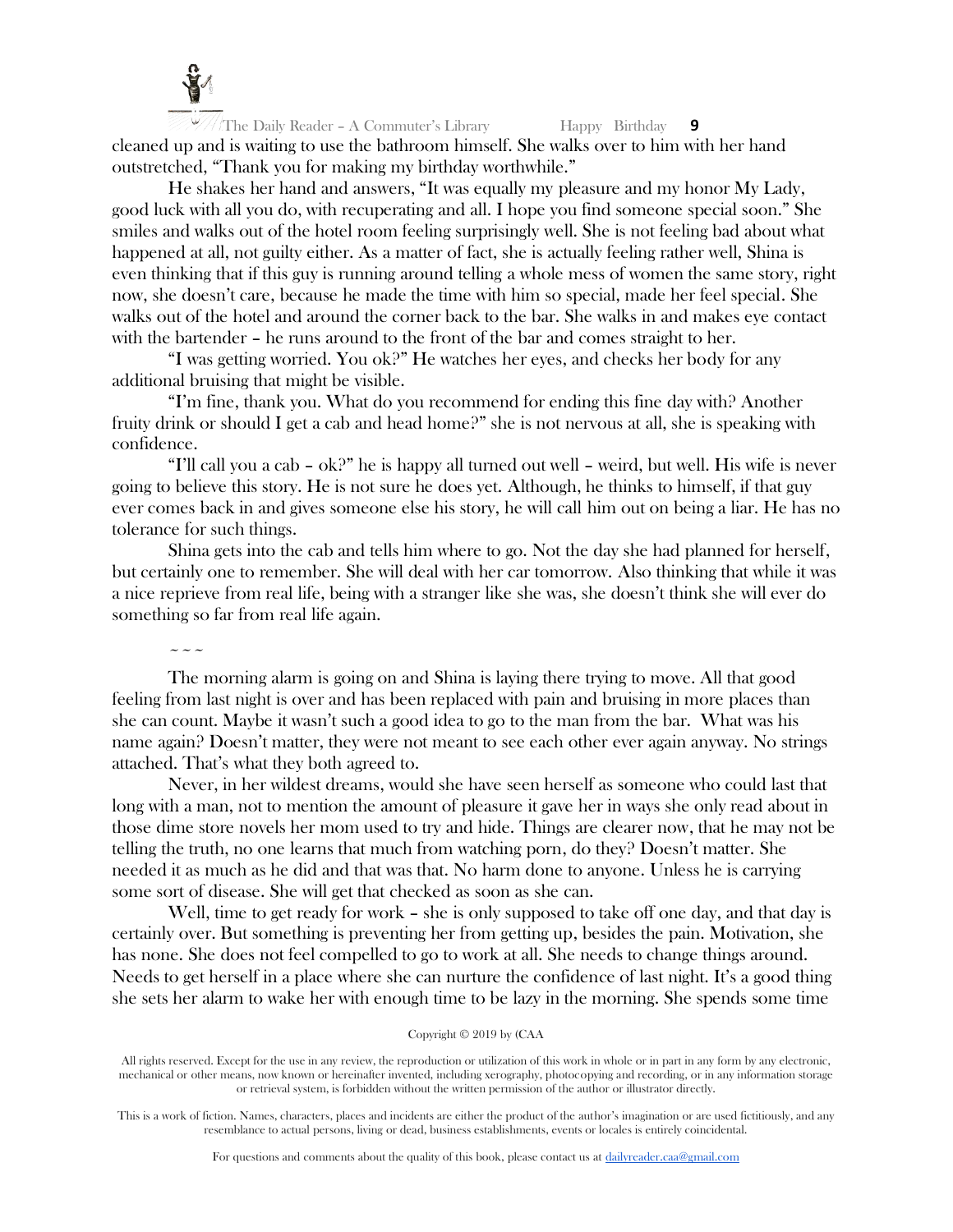

The Daily Reader – A Commuter's Library Happy Birthday **10** laying in her bed and thinking, she realizes she does not like her job, acquaintances or even her neighborhood. A total transformation is in order. "But where do I start?" she says out loud once more. Talking to herself is normal for her, she has no one else. "That's sad Shina."

When she was in the hospital yesterday, everyone there was concerned for her, she is certain that she would not have received the same sympathy at work or even from her family. Today is test day, she will go to work and report what happened to her yesterday and then ask for the day off so she can recover better and deal with her car situation. Getting moving is painful, her back hurts and her left arm is especially tender.

Shina decides it's best to go check her bruising out in the mirror. She stands naked in her bathroom in front of her full-length mirror. What she sees, surprises her. She has bruises all over her chest – must be from when she hit the steering wheel, the bruising looks like an arch. Her left arm has some bruising and swelling she did not see yesterday, and the side of her face is worse than ever. No one told her to expect this. Maybe she will call over to the nurse who gave her a business card, and then she will go into the office or do whatever it is the nurse tells her to do.

She showers slowly because moving around now seems difficult. When she gets out of the shower, she decides to call her mom first, even though she is away, she wants to hear her reaction.

"A car accident? Wow that sucks honey, and on your day off, that must have been a real bummer," her mom says. No mention of her birthday, no mention about why she took a day off, nothing, only, 'that sucks'

"I'm ok Mom – I have some bruising here and there but they say that will fade away in a couple of weeks or so. Nothing a little make up won't cover," she tries to make light of the situation which only makes her feel worse.

"Well, if the other guy is at fault, you make sure he pays for your pain and suffering and not just your car. Maybe this will teach you a lesson about buying an old car, you need a new car with all the safety features that comes with something new. Honestly, you'd think that someone with your brains would have known that. I'm off to my spa appointment, have a good day," and that is that, her mom clearly stated where her priorities are and it isn't her.

Time to call the nurse, "Hello, is Nurse Lang there? I'm Shina, I was in there yesterday after being in a car accident, she said I could call if there are any problems, and I think there is," Shina is a bit nervous waiting for the nurse to respond.

"Honey, Nurse Lang is only on in the afternoons, wait a sec and I'll pull up your chart from yesterday. Ok? Don't hang up, may take a minute or two with these computers being so slow this morning." She seems nice, Shina thinks to herself.

After a couple minutes the nurse comes back on, "Ok, I found you, there was nothing broken, no obvious signs of concussion or brain injury. What seems to be the problem this morning?" she asks nicely.

"Well, I woke in a lot more pain than I was in when I went to sleep and there is bruising in places, I know for sure, were not there last night. Plus, my arm is feeling half in pain and half numb, with some swelling as well. I'm a bit more than just uncomfortable and I'm wondering what to do," Shina is still sounding cautious.

# Copyright © 2019 by (CAA

All rights reserved. Except for the use in any review, the reproduction or utilization of this work in whole or in part in any form by any electronic, mechanical or other means, now known or hereinafter invented, including xerography, photocopying and recording, or in any information storage or retrieval system, is forbidden without the written permission of the author or illustrator directly.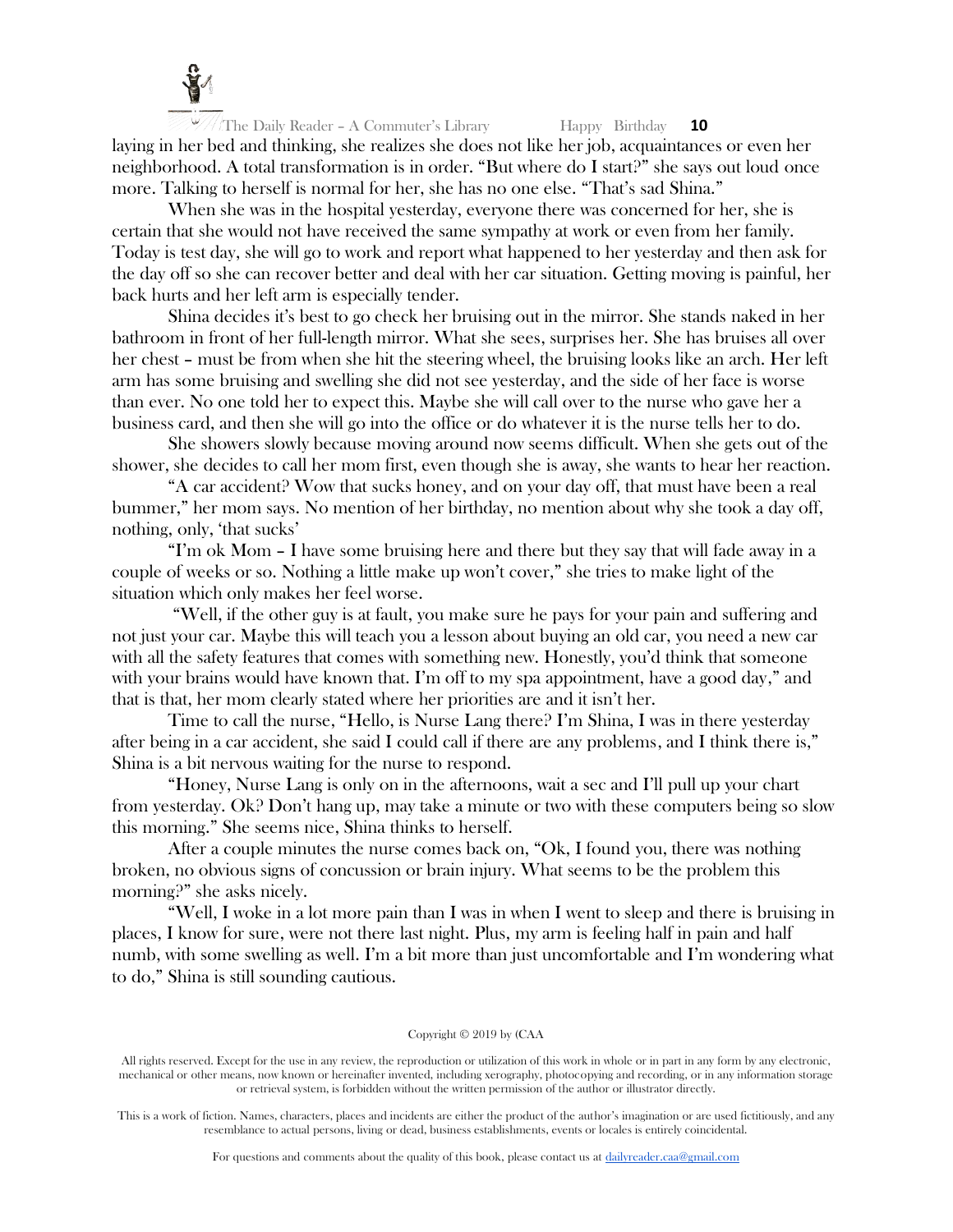

"Not to worry, if you'd like to come back in, we can have a look and make sure nothing was missed yesterday. That is probably best. I can put you in for 10:30 and see you myself. Will that work? Sometimes additional bruising will show up later on but let's make sure there's nothing else." The nurse is not rushing her, not saying she should have bought a better car, she is giving her a professional opinion with more concern in her voice than her own mother had.

"Sure, I can be there, I'll have to call in at work, but that shouldn't be a problem. I'll see you then." She is about to disconnect when she realizes, "Hello? What is your name?" she asks frantically.

"Sorry, I should have said that first, I'm Nurse Page. See you at 10:30," she hangs up softly.

Shina decides she has enough time to take a cab to work and ask for the day off again in person, then get right back in the cab and be at the hospital by 10:30, assuming traffic isn't too overloaded. She finishes getting dressed, slowly, as her left arm doesn't want to cooperate much. Then she gets downstairs to hail a cab. Two cabs pull up to her at once, the second one is honking his horn for her to come to him. She looks inside and realizes the driver is the same one she took home last night. She gets in.

"Good morning Ms., I trust you slept ok. Going to work this morning?" the cabbie asks in a congenial way.

"As a matter of fact, I am, but I need you to wait outside because I have another appointment very soon, ok?" She is amazed that it is him. Last night he made it sound like he never comes to this neighborhood.

"Ok, I'll wait, is the second destination near my neighborhood?" he asks.

"Actually, I'm headed back to the hospital, to follow up on yesterday," Shina answers simply.

"Oh yes, the accident. I hope you are feeling better from that. Will you need another ride after that appointment?" Shina appreciates his enthusiasm but it is beginning to make her feel a bit uncomfortable.

"No, that will be enough. You can stop here at this corner, I'll be out in about ten or fifteen minutes," she quickly gets out of the car. Well, as quickly as you can when your whole body is in pain.

Shina walks into her office, shows her security pass and heads upstairs. She makes a stop at her desk to make sure nothing there is too important. Then she heads over to her boss's office, which she sees is open. She knocks on the door – "Excuse me sir, can I come in?" her confidence is waning but she stands strong anyway.

"Sure, but make it quick. You were out yesterday, and I trust your personal business is finished so you can get back to work pronto," he says sternly without even looking up. If he had, he surely would have seen her facial bruising and the fact that her left eye is still quite swollen.

"To be honest sir, yesterday I was in a car accident, I need to go back to the doctor this morning and take care of my car, they say the car is totaled. So, if you don't mind, I need to take today off as well," she stands there waiting for a reaction. Nothing, not even a flinch. What is with the people around here? Is it the water they drink? She feels like screaming, 'did you hear me tell

## Copyright © 2019 by (CAA

All rights reserved. Except for the use in any review, the reproduction or utilization of this work in whole or in part in any form by any electronic, mechanical or other means, now known or hereinafter invented, including xerography, photocopying and recording, or in any information storage or retrieval system, is forbidden without the written permission of the author or illustrator directly.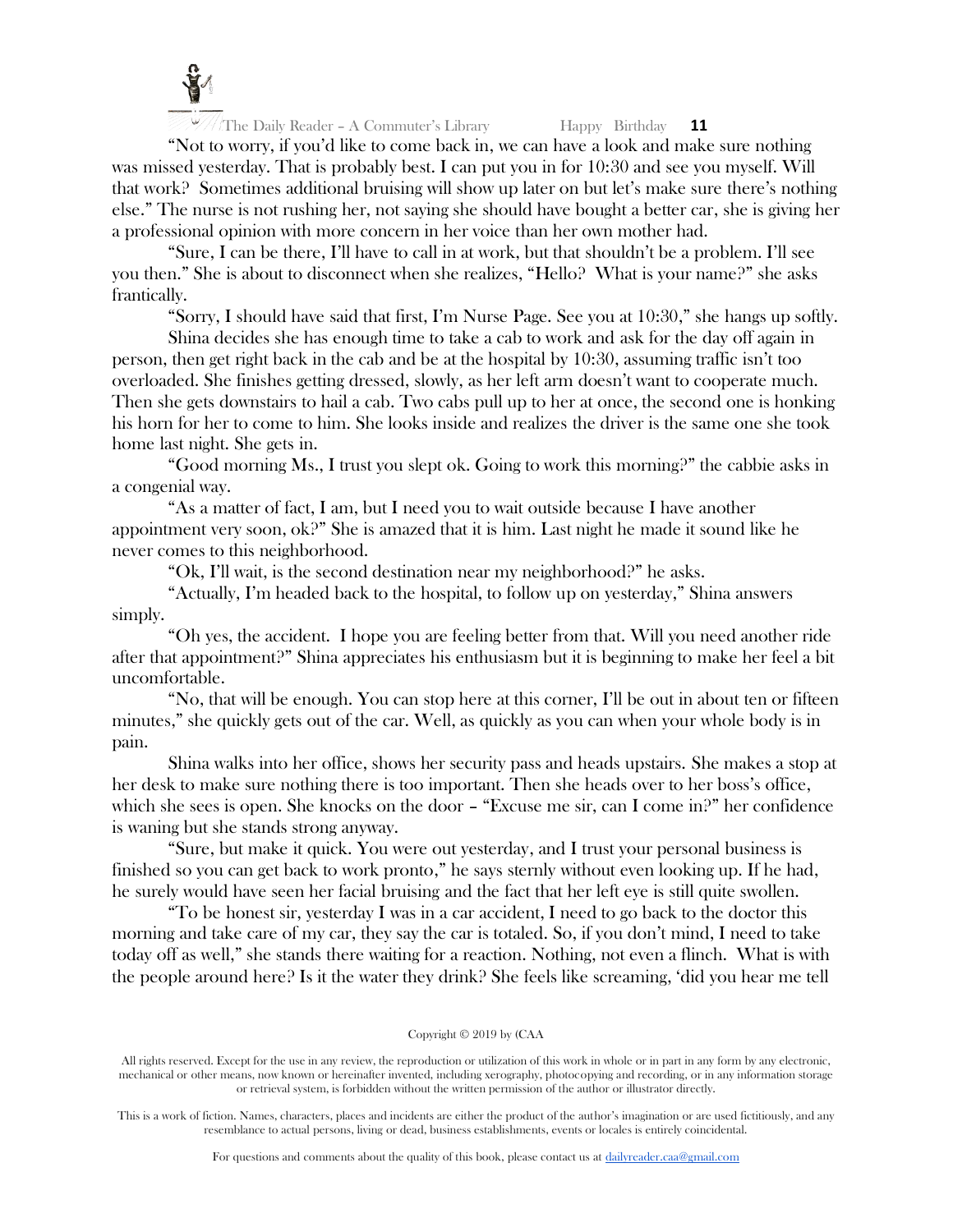

The Daily Reader – A Commuter's Library Happy Birthday **12** you I was in a car accident? Can't you see the bruising on my face?' but instead she heads towards the door to leave.

"Just a minute young lady, you can't drop a bomb like that on me and expect to leave. Sit down here and tell me what happened. Now," he sounds like he gave her a command. This is very unsettling to Shina, she has never heard this tone of voice from him before and she certainly doesn't like how this sounds.

However, she does as he asks, but she does not sit down, in fact, she does not even leave her spot, on principle. Before she finishes, she rolls up her sleeve as if he needed more proof of her bruising. "Now if you'll excuse me, I have a 10:30 appointment at the hospital," she turns to leave again – this time no response. She gets back into her waiting cab and they leave for the hospital.

She arrives in time and probably overpays him and, as best she can, rushes inside. "Hello, I have an appointment at 10:30." Before she can finish – the nurse in front of her says, "Shina? Glad to see you, come with me."

She follows the nurse to a private exam room, who asks her to disrobe so she can see what has shown up. Somehow standing here this time feels more like she is on display than being examined. The nurse is turning her arms this way and that – sometimes she winces and sometimes not. She asks her to move her leg around as well and re-checks her stomach and chest. Then lastly, she checks her face.

"From what I see, could be, we missed a break on that arm. The rest of the bruising is natural – it's one of those things that gets worse before it gets better, but I am more concerned about your arm. I see swelling over here as well, but you can't really see with your eyes what is going on. An x-ray clearly can. Someone looking at you can only see part of the injury. I want you to go for another x-ray. I'll have the doctor double check this first though. Here put on one of these robes," she hands her a thin cotton robe instead of a paper one to put on.

The doctor comes in within a couple of minutes and agrees with the nurse. They send her for an x-ray, which was done by "Atilla the tech" because this person pushes and moves her arm and hand with absolutely no regard for her pain or the fact that the arm might be broken. She is waiting now in the original exam room where she saw the nurse. Another doctor comes in, "Hello, I'm Dr. Peterson, I'm the orthopedic doctor that evaluated your x-ray upstairs. Sorry we didn't see this yesterday, you must be in a lot of pain. The arm is definitely broken and not in a good place either. I'm going to set you up right here in the hospital, what kind of shirt did you wear today?" he looks around the room and then says, "Please put this on first, then I'm going to have to cut this sleeve to do the cast, you will have to make sure you have wide enough sleeves for a while. I suspect this will be on for about six to eight weeks or so. Is this going to be a problem for you professionally?" he asks simply.

A broken arm? She has a broken arm and everyone here is so nice to her, wonder what Mom would say? Maybe best not to go there. Shina decides she will call her brother instead when she leaves here. Maybe even call the police officer who she saw yesterday. Shina sits there somewhat uncomfortably as the doctor sets her arm in a bright orange cast, the only color they have left in the room now. Doesn't matter that much to her.

## Copyright © 2019 by (CAA

All rights reserved. Except for the use in any review, the reproduction or utilization of this work in whole or in part in any form by any electronic, mechanical or other means, now known or hereinafter invented, including xerography, photocopying and recording, or in any information storage or retrieval system, is forbidden without the written permission of the author or illustrator directly.

This is a work of fiction. Names, characters, places and incidents are either the product of the author's imagination or are used fictitiously, and any resemblance to actual persons, living or dead, business establishments, events or locales is entirely coincidental.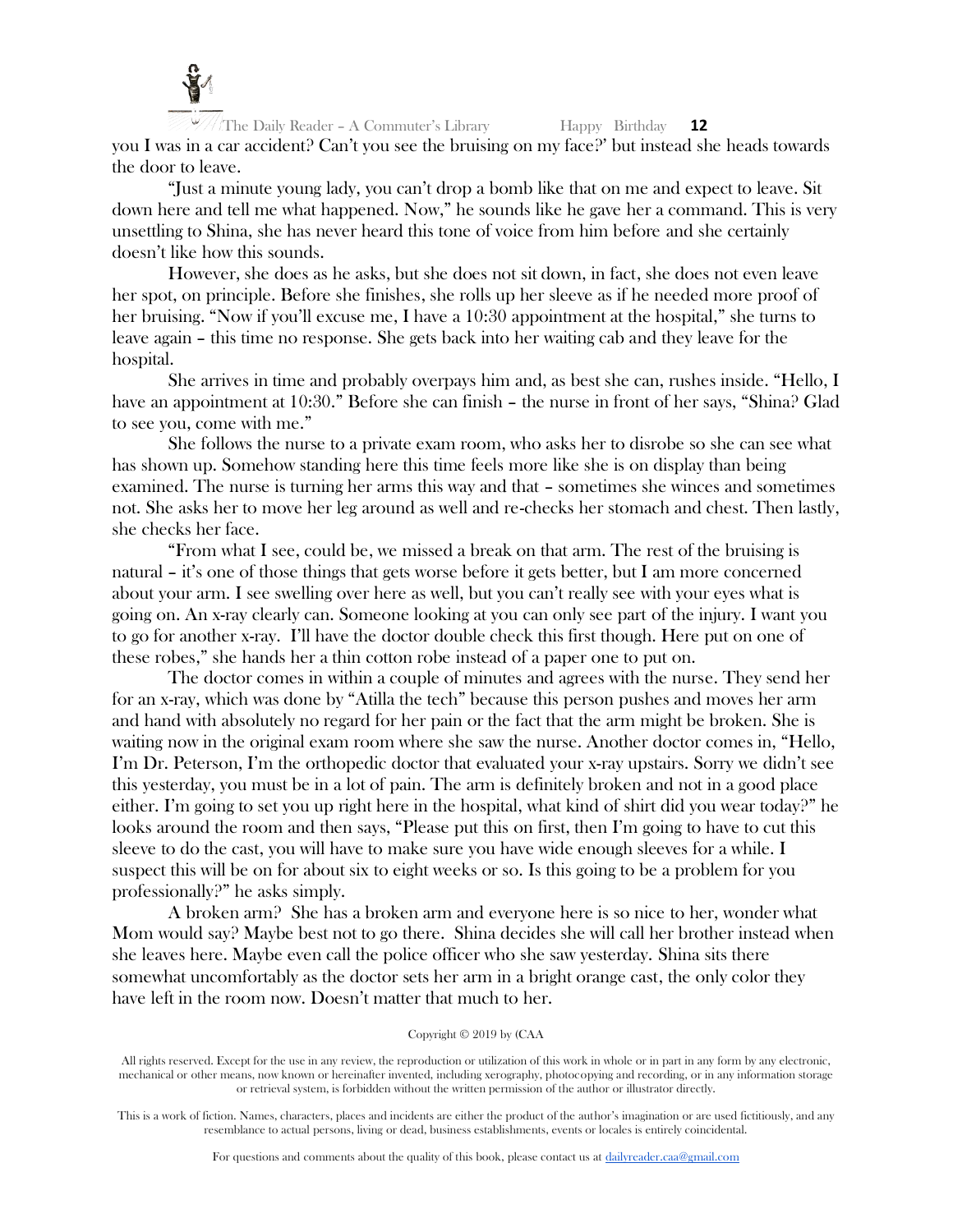

"Ok, all set, wait here and the nurse will be back with your instructions and a sling, the way this had to be casted, you may want one for part of each day. I'll see you back in six weeks, we will take another x-ray and check the healing." He leaves the room after taking one last glance at his handy work.

The nurse walks back in, "Hi Shina – I have copies of your full report here, you're going to need this for your insurance company and for the police report. I suggest that you do this today without delay. Insurance companies like to go after their money as soon as they can and if you even wait a moment the one that has to pay will stall terribly. Believe me, I've been through this already. Do you still have the officer's name that brought you in? If not, it's in the report as well." The nurse has her sign a few pages and then wishes her well. She makes sure to give her a number to call the doctor for a follow up appointment or if something else comes up like headaches or back and neck pain. She also gives her some instructions as to how to take care of the rest of her bruising. Some homeopathic ways to help the bruising on her face fade quickly so people will stop asking questions.

Shina appreciates all the nurse has done for her. If some of these people worked in her building, they would never survive. No one there is generous or even kind. Shina has to decide what to do with her day, now that she is off again. By now, it's lunch time so she heads back towards the street she went to yesterday. She bypasses all the restaurants and heads straight for Rocko's place again. His is a nice place, the people were nice too, and if she remembers correctly, they served food as well as drink.

Déjà vu hits as she walks in and sees the same bartender behind the bar. She walks directly over to him and says hello. "Well, hello yourself, how are you…..whoa – that's new," he says as he points to her arm. Hard not to miss that color.

"I woke up in more pain than I went to sleep in, went back to the hospital and they put this on about an hour ago, the one x-ray of me they didn't take yesterday. Somehow the idea escaped them but now all will be good. I am wondering though what you serve here for lunch."

"Nothing about this is from last night is it? Because I'll beat the guy myself if it is, you'd better be honest with me," he is looking at her sternly but in a brotherly way not the way her boss did either.

"I promise, last night was something I will always remember – strange thing as it was, who knew? Anyway, I'm obviously a bit under the weather and I've been doing a lot of thinking since yesterday. Maybe I'm in the wrong business, maybe I need to change my life around a bit. Any suggestions? Oh, and can I have a big sandwich and a giant pickle?" Shina can't believe she didn't hesitate to spill all her thoughts out to this person she only met yesterday.

"Change of life huh? Aren't you a bit young for a mid-life crisis already? One chef special sandwich coming up, on the house," he smiles.

The bar is filling up, looks like they get a really nice lunch crowd around here. A completely diverse group of people as well; she sees people in business suits, casual wear, uniforms and some uniform she can't even identify. Two waitresses come from the back and are busily helping each and every person as if they are the most important customer they have.

"Your sandwich my friend," the bartender says with a smile.

## Copyright © 2019 by (CAA

All rights reserved. Except for the use in any review, the reproduction or utilization of this work in whole or in part in any form by any electronic, mechanical or other means, now known or hereinafter invented, including xerography, photocopying and recording, or in any information storage or retrieval system, is forbidden without the written permission of the author or illustrator directly.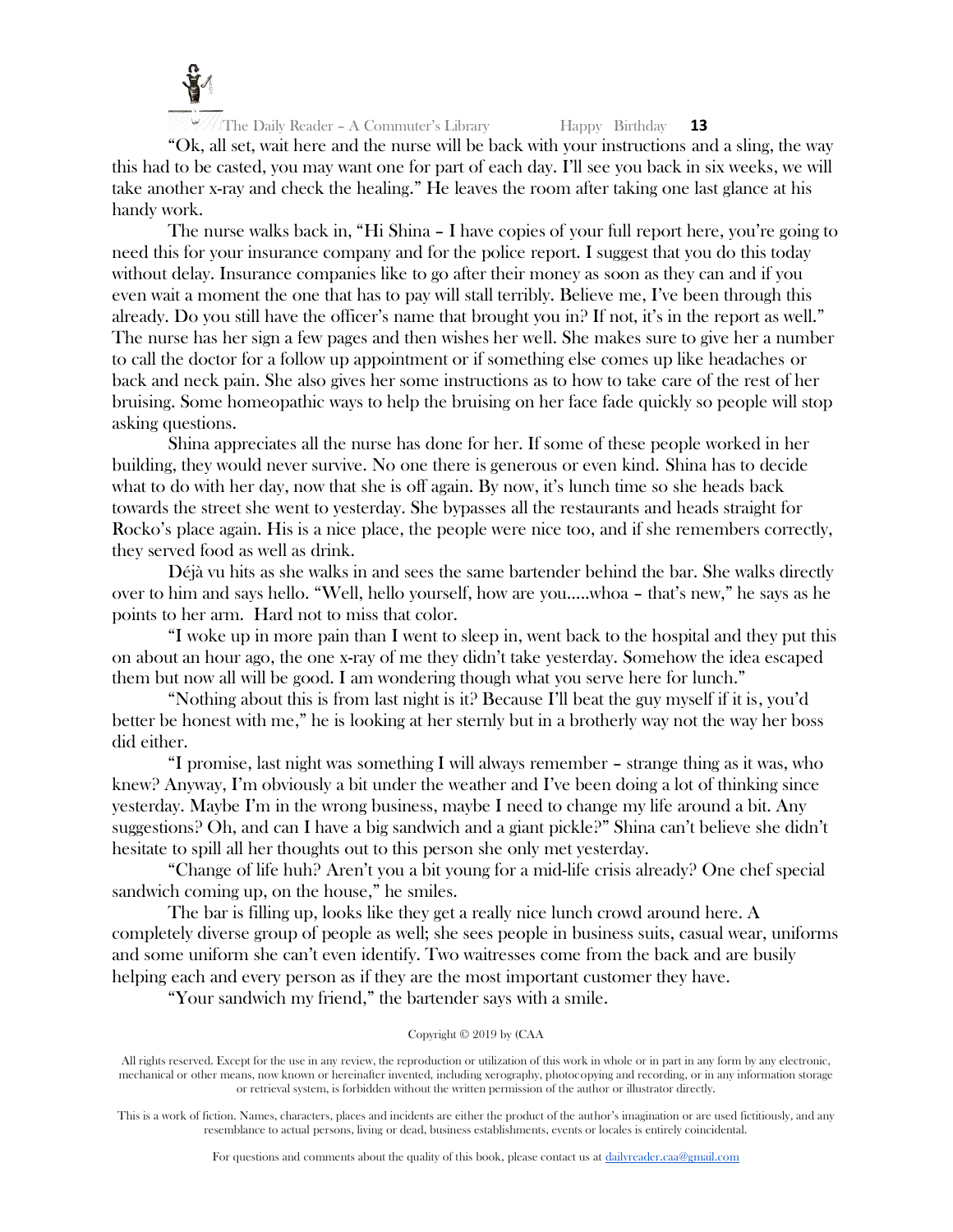

"Shina," she says quickly. She already knows his name is Rocko so it only seems fair that he knows hers. Shina turns back towards the bar and sees a sandwich the size of a cantaloupe. "Do people finish this in one sitting?" is the first thing she could think to say. The bartender laughs and hands her a fork to help her eat. She digs in with her one good hand and finds herself loving each and every layer of this lunch. There is no way she will finish now, but the rest will await her for another day and she will look forward to eating this then.

"Where do you live by the way?" the bartender finally asks.

"On the other side of the river, near the blue towers, you know the one by the ferry in the middle of the city?"

"Sure, hard to miss those dumb towers, architect must have had a good laugh at that one, figuring no one would have ever actually want them blue but then someone did, so now his name is on that monstrosity forever. Funny joke to me," Rocko says smiling.

"I guess you're right, I never thought of it as more than an eye sore myself. I live across the street in a small three-story building that has eight apartments. I go to work by public transportation so living there does make that part easy. But there is nothing warm about the area, no one knows anyone around them. I couldn't tell you the name of any of the proprietors within a five-block radius of my place and they wouldn't be able to identify me either. I'm looking for a friendly neighborhood and one that might offer me a better job as well." Why does she find herself at ease enough to talk to people around here? What is it about the people around here that makes her so comfortable? She feels so willing to open up and have a chit chat kind of conversation. This has never happened to her before in her local eateries. Shina feels like she is living in an alternate universe right now. What on earth possessed her to say what she said? To actually say what she is thinking. How can she simply spill all that is in her unconscious to a person who is a perfect stranger to her and yet talking to him here feels normal.

"To be honest, there is an apartment above my store available starting next week. The guy wants to move closer to the city, maybe you guys can swap places. Want me to call him? I think he is home today," Rocko says seriously.

Shina is excited at the prospect but her lease isn't up for another six months. "Um, sure, why not." She throws up her hand as if to dismiss the idea and to try and not show her enthusiasm. "Oh, and can you pack this up, no way I can eat this whole thing in one sitting."

The bartender takes the half of sandwich and makes the call. Shina continues to nurse her drink when suddenly someone taps her on the shoulder. "Excuse me, Rocko here says you have a place by the blue towers is that true?" She swivels around to see one very large man standing in front of her with very intimidating eyes. She has to swallow a couple times before she can get a word out,

"Yes, I do," she puts out her hand, "Shina – glad to meet you."

"Mr. Drake," he says quickly and shakes her hand. 'Ewwww, his hands are so sweaty, and his grip is as light as a child's. Wouldn't have put those two things together based on his size.' She thinks to herself. "How much is your rent, how many bedrooms do you have, are there hidden fees in your condo?" a very business-like tone about him.

## Copyright © 2019 by (CAA

All rights reserved. Except for the use in any review, the reproduction or utilization of this work in whole or in part in any form by any electronic, mechanical or other means, now known or hereinafter invented, including xerography, photocopying and recording, or in any information storage or retrieval system, is forbidden without the written permission of the author or illustrator directly.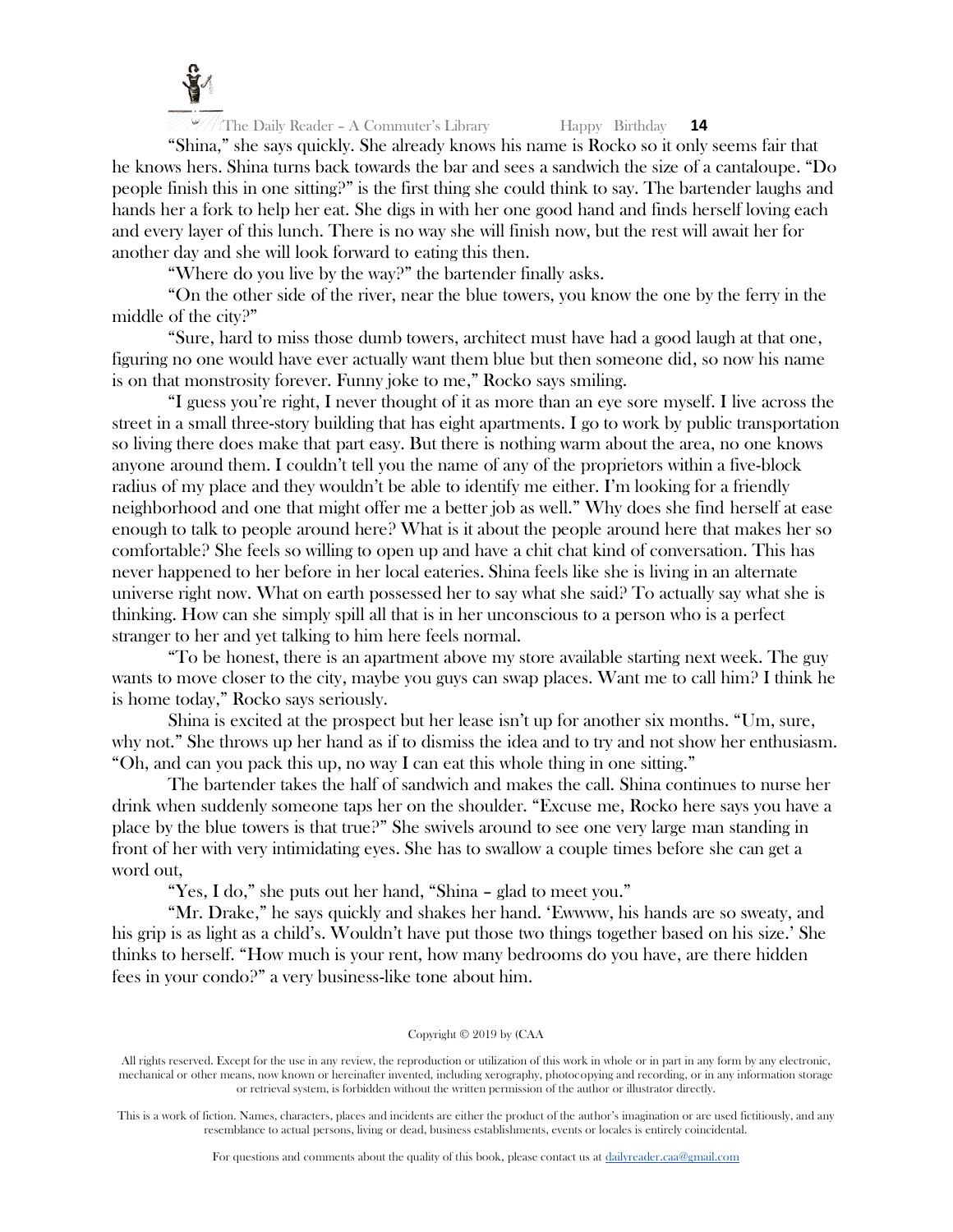

"My rent is \$1700 a month for a two-bedroom apartment, not a condo, with a full bath, small kitchen, and a den."

"Hmmmmm, I thought there were only condos in those towers."

"I'm not  $\dot{m}$  the towers, I live across the street from them, you even said so yourself when you first approached me. However, we get to use their gym and other facilities at a discount if we show them our lease," she points out.

"Can you leave tomorrow? I need to be close as soon as possible to where I need to be," he says vaguely.

"I'll have to call my superintendent, if you give me a minute, I'll make that call." She slips off her stool and heads outside to make the call. 'Tomorrow?!' she thinks 'wow that's a quick turn of events, but hey, what the hell', she can still commute from here but she would certainly be happier coming home to this place. "Hello sir, its Shina I have something to discuss with you. Yes, I know you enjoy my cinnamon buns but no I haven't had time to make them in a long time.

Listen, sir, something came up and I need to leave the apartment, but before you get upset, I have a person who is interested in moving in, it's a man and I think he is a professional of some kind. What? No, not a personal friend, I was introduced to him a few minutes ago. Sure, let me bring him my phone, one sec," she walks back into the bar and hands the man her phone.

The super and the new man talk for about ten minutes, her super is giving him the third degree like no other can. He hands back the phone, "You need to pack and be out by twelve o'clock tomorrow because that's when I come in, he said he will have all the paperwork done so you aren't liable for the apartment anymore. I'll go clean up upstairs and before you ask, no, you can't come see the place until I'm gone," then he leaves to go back upstairs.

Shina sits back down on her stool to grasp the fact that her life has been upended with a single phone call. She decides to call her brother to get his take on what has happened in the past thirty-six hours. "A car accident? How hard did you hit your head? Now you want to change your whole life? Not that it is so exciting to begin with but you don't have to change your life because of little accident. That's plain dumb, man its times like these that make it hard to believe you're the older sister. You're lucky you only broke an arm. Next thing you're going to tell me is you want to leave your cushy job too. Man Shina, as you get older you sure get stupider."

"Get older? Is that your way of wishing me a happy birthday?" she asks sarcastically.

"What? Birthday? What the hell are you ……. Shit! Shina, why didn't you say something? All this happened on your birthday?! That must really suck for you. Man, when I turn thirty my friends better have a full blow out for me. Hope the rest of the year isn't as awful as it started. Sorry about the car man, I'll help you look for a new one when I get back in town next week. Ok?" his tone totally changes to one that is brotherly not parental. 'Wow, my brother might possibly care, at least a smidge,' she thinks to herself.

"Thanks all the same, but I'm going to do this one on my own," she announces. Looking up, she sees one of the waitresses sitting down near her waiting to speak to her. "Got to go, have a good week," she hangs up.

"Hi," she puts out her hand, "Maria, I work here as if you didn't guess yet. I heard you are taking over Mr. annoying's apartment upstairs. Welcome to the block. He never lets anyone

# Copyright © 2019 by (CAA

All rights reserved. Except for the use in any review, the reproduction or utilization of this work in whole or in part in any form by any electronic, mechanical or other means, now known or hereinafter invented, including xerography, photocopying and recording, or in any information storage or retrieval system, is forbidden without the written permission of the author or illustrator directly.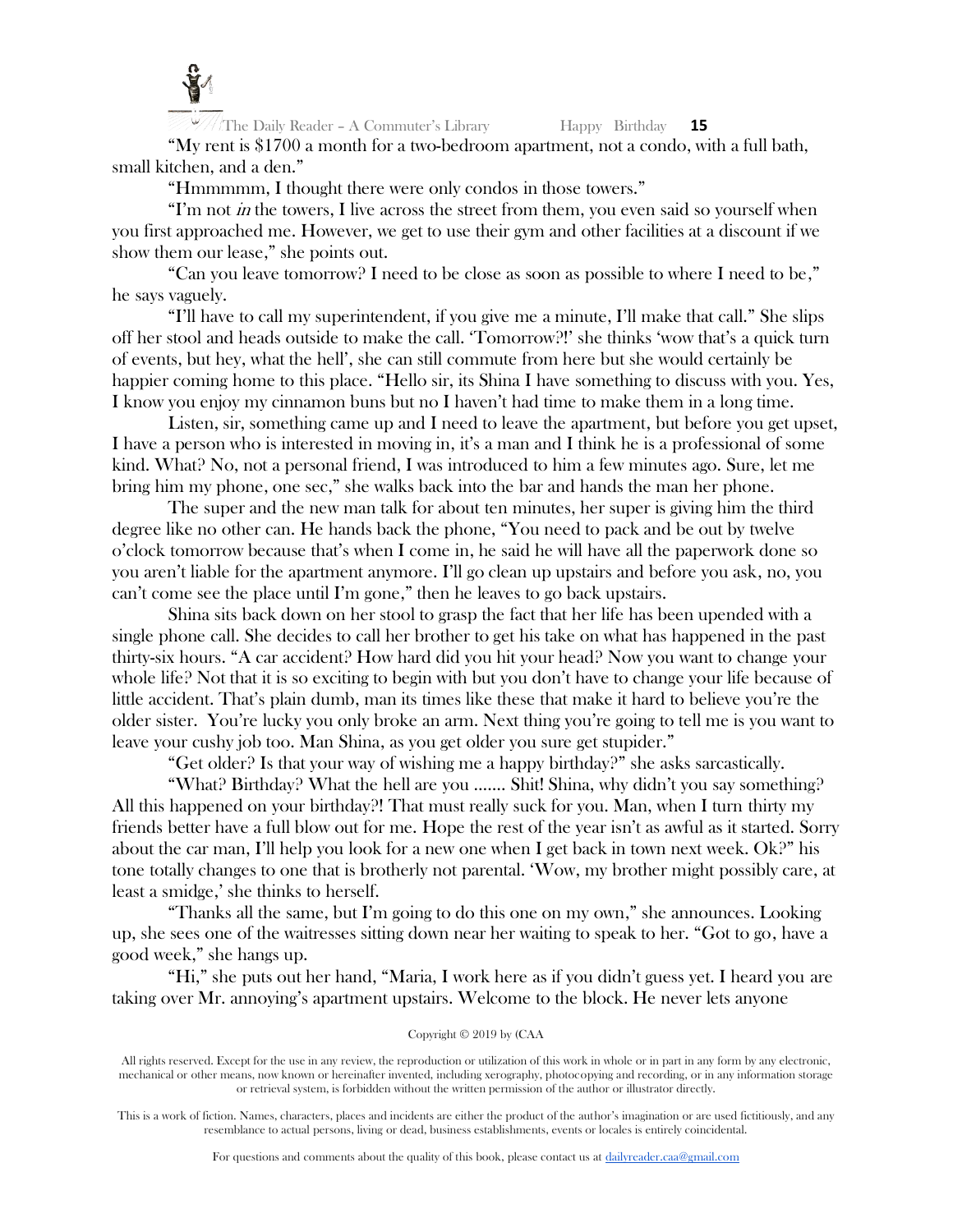

address him by anything that didn't include the word Mr. in front. It's a big apartment up there; two large bedrooms, kitchen, living room and dining room and one and half bathrooms. Rocko built the place for his daughter to help her and her husband get back on their feet. They lived up there for two years; they had two kids at the time and were a bit down on their luck. He is a great man, Rocko, saved my ass a couple times too, that's who he is. You on your own? Sorry, I'm rambling," she says.

"Yes, only me, I have a brother who talks to me sometimes and a mother who talks at me even less. Actually, she is too busy talking down to me to call it a conversation." The two women share a laugh of understanding. The lunch crowd thins somewhat and they continue to get to know one another for an hour or so. What a difference a new place makes. Maybe all of Shina's shyness is a simple matter of being so caught up in her little bubble that she forgot how to be herself. She used to have some friends that were real. Now that she thinks a bit, she lost touch with them when she started at this job, and the rest, when she moved to her current apartment. The realization that it has been all her fault is very unsettling. Like so many other realizations these past twenty-four hours or so.

Shina realizes she needs to get to the police station to deliver the papers and get some advice from the officer. She parts ways with her newly made friends at the bar and finds that she is looking forward to moving in tomorrow. They point her in the right direction for the police station and she proceeds to walk there feeling a bit more confident with each stride. Everyone around here walks, very few cabs around and that's ok with her, she is looking forward to a less crowded area. To think all she had to do was cross over the tracks and find a whole new world. Ha, that sounds very cliché to her. Either way, she is enjoying her new adventure so far.

She enters the station and finds the officer without any trouble. "I see things didn't work out as easily as I thought," he says pointing to her arm.

She looks down, "Yes, the morning after, they discovered this today on re-examining me this morning. The bruises are worse but I was told they are healing the way they are supposed to. Anyway, the hospital told me to deliver this copy of my papers to you and that I am supposed to get a copy of your report so I can send them both to my insurance company immediately, before they ask, the nurse said payment comes easier that way."

"Sure, she has a point, the more you give the insurance company upfront and the quicker, the faster you can get paid. Well, that's the theory anyway," he smiles at her in a way she is not used to. There is something different about his smile today. She watches as he finds her file and goes over to the copier to make copies, then he has to get a couple signatures and brings them back to her. "Do you have plans for dinner tonight? I see you must have taken off work again, being that it's only 3:00 in the afternoon right now."

Shina looks down at herself, she looks like a wreck. Did he seriously ask her to dinner? Is that ethical? She looks back up at him and is mesmerized by his deep eyes. They are forest green with a tiny speck of shiny gold in them. How could she have missed that yesterday? Oh yeah, she had been hit in the head.

"I look a wreck – been walking around with this torn shirt since this morning when the doctor had to cut off the sleeve to put the cast on. Now I have to go back to my place and pack

## Copyright © 2019 by (CAA

All rights reserved. Except for the use in any review, the reproduction or utilization of this work in whole or in part in any form by any electronic, mechanical or other means, now known or hereinafter invented, including xerography, photocopying and recording, or in any information storage or retrieval system, is forbidden without the written permission of the author or illustrator directly.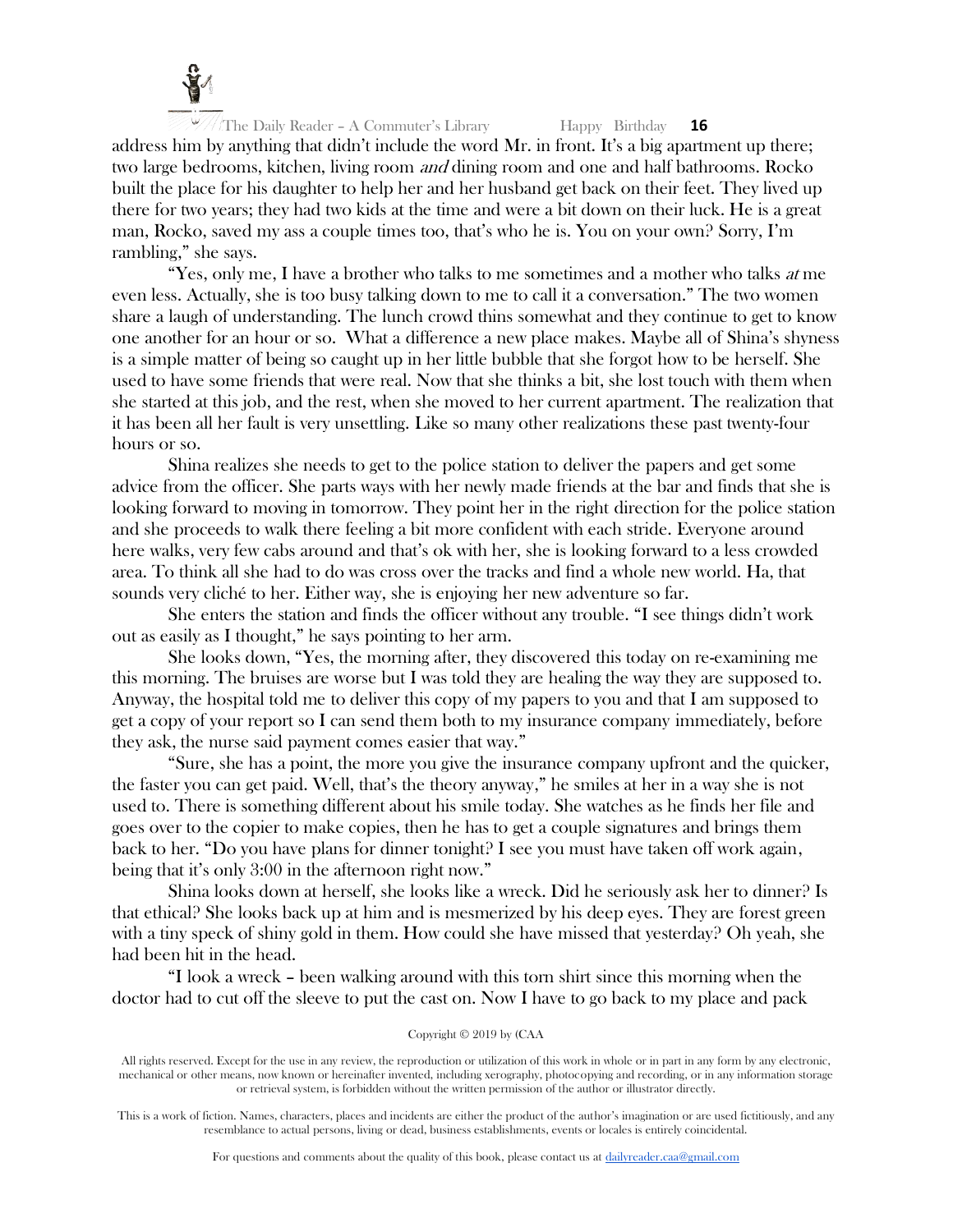

everything I own; I only have this afternoon. I decided to leave my place and when I asked Rocko down at the bar what to do, he suggested I move above the store and the guy who is presently there is moving into my place as of noon tomorrow. Guess I have to take off again tomorrow too then. Oh, that won't go over too well. I had a hard enough time today and that's with all this bruising showing as proof of the accident," she sits down to think what in the hell she is doing. Her head in her hand deciding how to tell her boss she needs another day off. Can she afford to pay for this apartment? No one told her how much anything costs. All these decisions have been made within the period of a couple hours. How could he have messed up her life so completely and so quickly? Her brother is really going to yell at her now. Forget what her mother might think, that is if she even acknowledges her new living quarters at all. Being that she will not be in 'the place to be' any more.

She never takes off work, now she needs three whole days, she never even had a day where she left early but three whole days off is surely going to get her fired. The boss is going to kill her. She may not have a job at the end of the week, which will definitely make paying rent a lot more difficult. Shina's nerves are getting the best of her and she is beginning to shake at all the changes. The officer sits down next to her and takes her hands in his. "A lot to swallow so quickly, especially doing everything alone. You look like you could use a friend. Tell you what, I get off in an hour, if you're willing to wait around, I'll help you pack up tonight because I don't know how you will be able to with that arm in a sling, and then I'll take you out for a late dinner. What do you say? Will you wait for me?" He is looking her right in the eye and he is looking rather yummy to Shina right now. Which he shouldn't be, but he is. How hard did she hit her head anyway?

'Is he kidding? Wait for him? No one ever asked her that! There is no way she can handle her thirties if every day is going to turn her upside down and around. She takes a deep breath, she might as well go with the flow, she thinks, so far, it's been good. Hasn't it?' "Sure, I can wait. Is there a waiting room for me to go to?"

He smiles at her again 'that smile is for me' she thinks as he continues with, "This is not a doctor's office my friend, wait here at my desk. I have to finish up some paperwork and I'd love the company," and yet another smile, if he doesn't stop this, she is not going to know what to do with herself.

"Can I make a call in here?" she asks, he shakes his head yes. Shina decides to call her boss and let him know that the arm is indeed broken and that the doctor suggests that she rests one more day. 'Yes, that's what I'll say'. Deep cleansing breath, then she dials her boss's number. The one they are supposed to save for emergencies. She considers this an emergency even if he doesn't.

"Yes sir, I understand that it's my personal business, but I thought you might want to know what happened and that I can't come in again tomorrow. There are things that need to be taken care of and I can't do them on company time. Yes, I understand. No, I am not trying to take my position as a joke, I never have. These are the first days I've taken off since starting there five years ago," she is getting angry right now. The nerve he has to argue with her about her time off being justified. He is calling her a liar and that she probably had a fall and is milking it for all it's worth trying to get money from some poor schnook who happen to bump her car.

## Copyright © 2019 by (CAA

All rights reserved. Except for the use in any review, the reproduction or utilization of this work in whole or in part in any form by any electronic, mechanical or other means, now known or hereinafter invented, including xerography, photocopying and recording, or in any information storage or retrieval system, is forbidden without the written permission of the author or illustrator directly.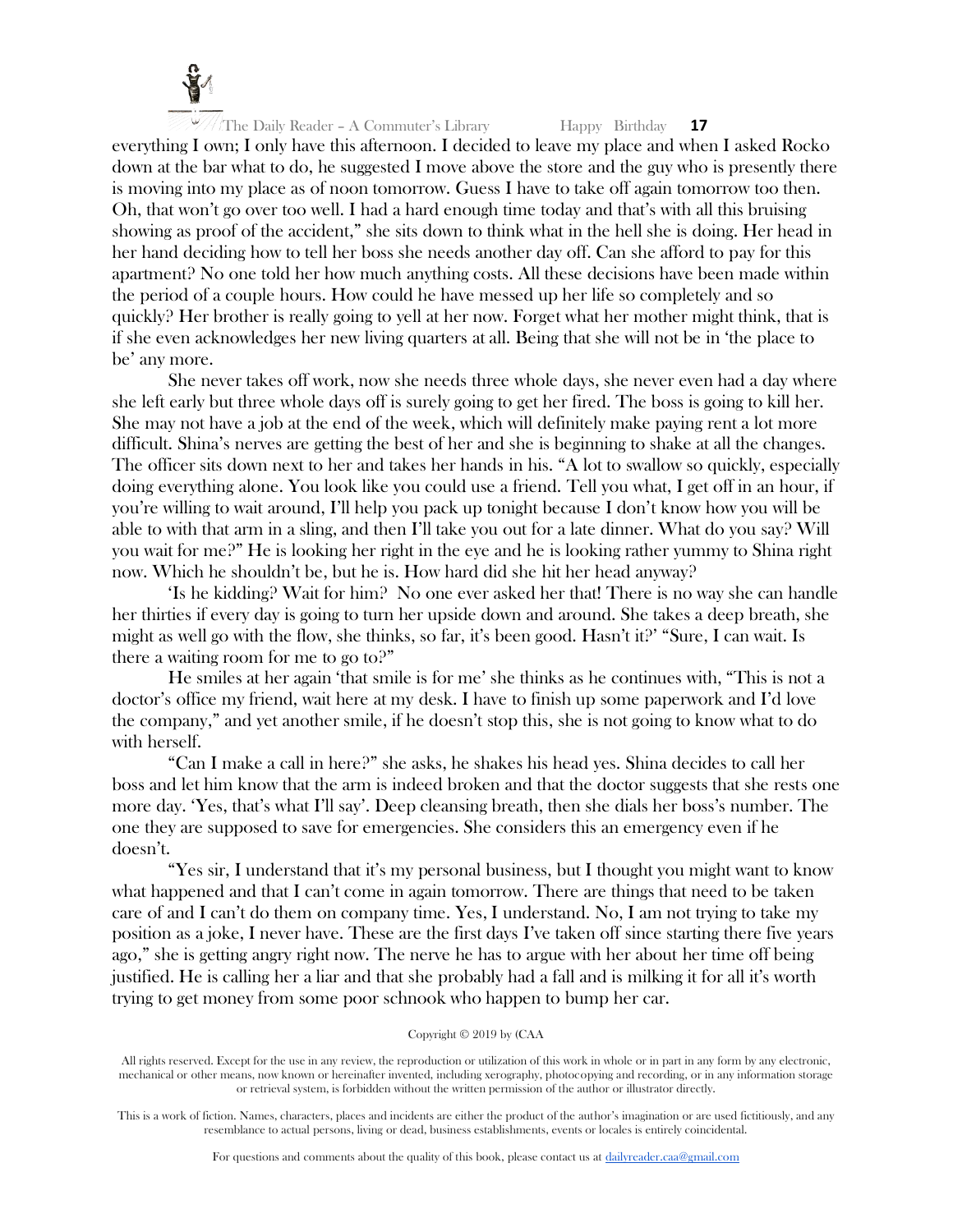

"No sir, I did not fall on anything while on a date, would you like to talk to the police officer who was at the scene of the accident? I'm sure he can verify that I was in the driver's seat. As a matter of fact, I am at the police station right now." She hands the phone to the officer who does not look very happy at hearing her side of the conversation. Truth is, he looks downright argumentative.

"Hello, this is Officer Johnson, can I help you? Yes sir, and you are?" there is a long pause. "In all honesty sir, I am not at liberty to share any news of the event except to family members. Are you related? Well, your questions can only be answered by the person involved in the accident, I probably am not even allowed to tell you that she was in the accident in the first place but since I heard her tell you then I am allowed to confirm the accident happened.

This is all you are entitled to know. You may think otherwise because you are her boss, but I owe you nothing and as a matter of law, she owes you the same nothing. I can't imagine any employee walking around with bruises on their face and arms plus a cast on the arm and a totaled car, will lie about it, can you? Good day sir." He hands Shina back the phone and takes a deep breath to calm himself down.

Shina takes her phone back slowly from his hand, touching him ever so slightly. "Satisfied sir? I hope to be in on Friday. I will most likely be able to finish the requisitions by then. I can try and work on them at home too. What? I don't think you want to go there, sir. No, I'm not threatening you but you certainly sound like you are doing that to me. I will see you when I see you then," she hangs up and looks over at the officer. He grabs the phone and calls some of his tech guys – he wants the phone call to be retrieved and set to record because he feels Shina may need to use the conversation in the future. "This may take more than an hour. How about we go for ice cream, by the time we get back they will be done."

"I didn't know that could be done after you hang up," she says.

"We have our ways," he winks at her, not telling her he hit record before he handed the phone back to her.

He stretches out his arm for her to hold, and she does. Walking around with Officer Johnson is really nice. Passing time with him is even nicer. When they get back to the precinct, the phone is given back to her, and an official dictation of the recording and the recording itself are now added to her file, one for her and one for them.

The two of them leave to go to her apartment. The super is waiting for her to verify everything. The guy from the bar has already been by to sign the papers necessary to make things move fast. He is impressed with the apartment and how well she kept each room. "He was in my apartment? That's allowed?" she looks from the super to the officer.

The super is a bit nervous but he answers, "I figured since you were leaving, I'm sorry Shina I didn't mean to frighten you. I promise he didn't look through any drawers or even closets, I told him I'd give him one minute exactly and that's all he took. Strange guy, we're going to miss you around here," he finishes.

"Thank you. Funny how he didn't want me to see his apartment though. We're going to swap. This is Officer Johnson, a friend of mine. He is going to help me pack up. I think I may stay in a hotel tonight. I'll leave my keys in the box ok? I'll call you with my new address for mail, I

# Copyright © 2019 by (CAA

All rights reserved. Except for the use in any review, the reproduction or utilization of this work in whole or in part in any form by any electronic, mechanical or other means, now known or hereinafter invented, including xerography, photocopying and recording, or in any information storage or retrieval system, is forbidden without the written permission of the author or illustrator directly.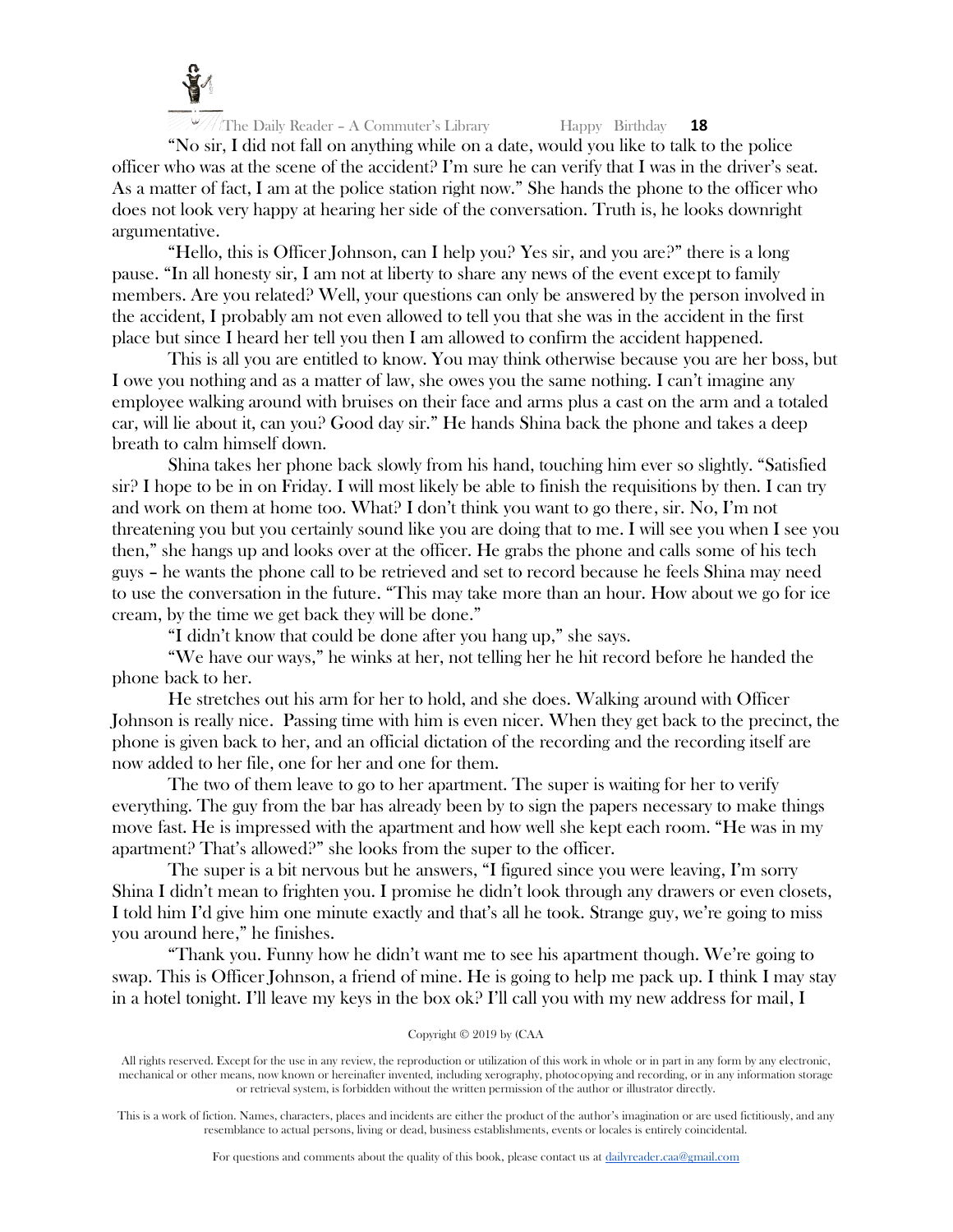

The Daily Reader – A Commuter's Library Happy Birthday **19** don't know what it actually is right now. Ok?" She sees actual tears in his eyes, "Do you?" she asks the officer.

"Sorry, this old man gets used to good people and then you leave. It's always the good ones and we were such friends. Shina, I wish you all the best but I will miss you. By the way, Gretchen from upstairs told me about your accident, I haven't seen you to tell you how sorry I am, and right on your birthday too. You take care of her sir. I don't care if you are an officer of the law or not, nor do I care that you are larger than me, I'll beat the crap out of you if I find out you've mistreated her, you hear me?" he directs his anger and tears towards the officer. Shina goes over to hug the old man and kiss his cheek.

So, she does have friends here. She never knew, she never appreciated them, how selfish of her. Not that she is having second thoughts about her crazy recent days, if only she had her eyes open to accept them as easily as she has accepted the friends at the bar. She will have to stay in touch. At least with the two of them.

The two new friends walk up together to her apartment where she is greeted by Gretchen. "Oh my, it is broken! You poor thing. Do you need help packing up? The old man told me you were leaving us too. You had better give me your number, we have to keep in touch. Who else can I talk to at 2:00am? Oh, you…" she breaks off and grabs Shina to hug her. This is quite uncomfortable but she can't tell her so. Gretchen would come outside her apt and look to see if there was a light on in Shina's apartment, then call her and complain about everything under the sun. "I'll be ok," Shina says, "I have someone with me today to help," she points to Officer Johnson.

Gretchen finally turns around to see the officer standing there. He smiles at her and gives out his hand to shake hers. "Well, I guess this old lady won't be needed after all then."

Shina calls to her quickly, "Would you like to check to see that I don't forget anything? You always are good at making lists to keep me in order." She doesn't really know how to handle these new found friends but she knows she doesn't want these people, who thought of her as a friend, to be angry at her.

"I'll go make a list and slip it under your door. You two youngsters can check them when you're done," she walks into her apartment smiling.

"She either will give us a huge list or a quick one, either way we should go get started." Shina is getting butterflies in her stomach watching that smile of his.

They work for a little over three hours non-stop like a well-oiled machine, packing up all her dishes, calling down to the super for boxes that he somehow produces for her, checking and rechecking all the lists Gretchen keeps sliding under the door, getting everything out of all the closets, calling a movers to do an emergency pick up and beg for them to deliver the next day without too much over charge.

Shina is exhausted and finally plops down on the couch and falls asleep. She doesn't even realize she has done this until Officer Johnson tries to wake her. "Hey sleepyhead, we have a dinner date remember? Don't weasel out now because you're tired." She opens her eyes to see his eyes staring right at her and his head is about two inches from hers. "I was sleeping?" She sits up

#### Copyright © 2019 by (CAA

All rights reserved. Except for the use in any review, the reproduction or utilization of this work in whole or in part in any form by any electronic, mechanical or other means, now known or hereinafter invented, including xerography, photocopying and recording, or in any information storage or retrieval system, is forbidden without the written permission of the author or illustrator directly.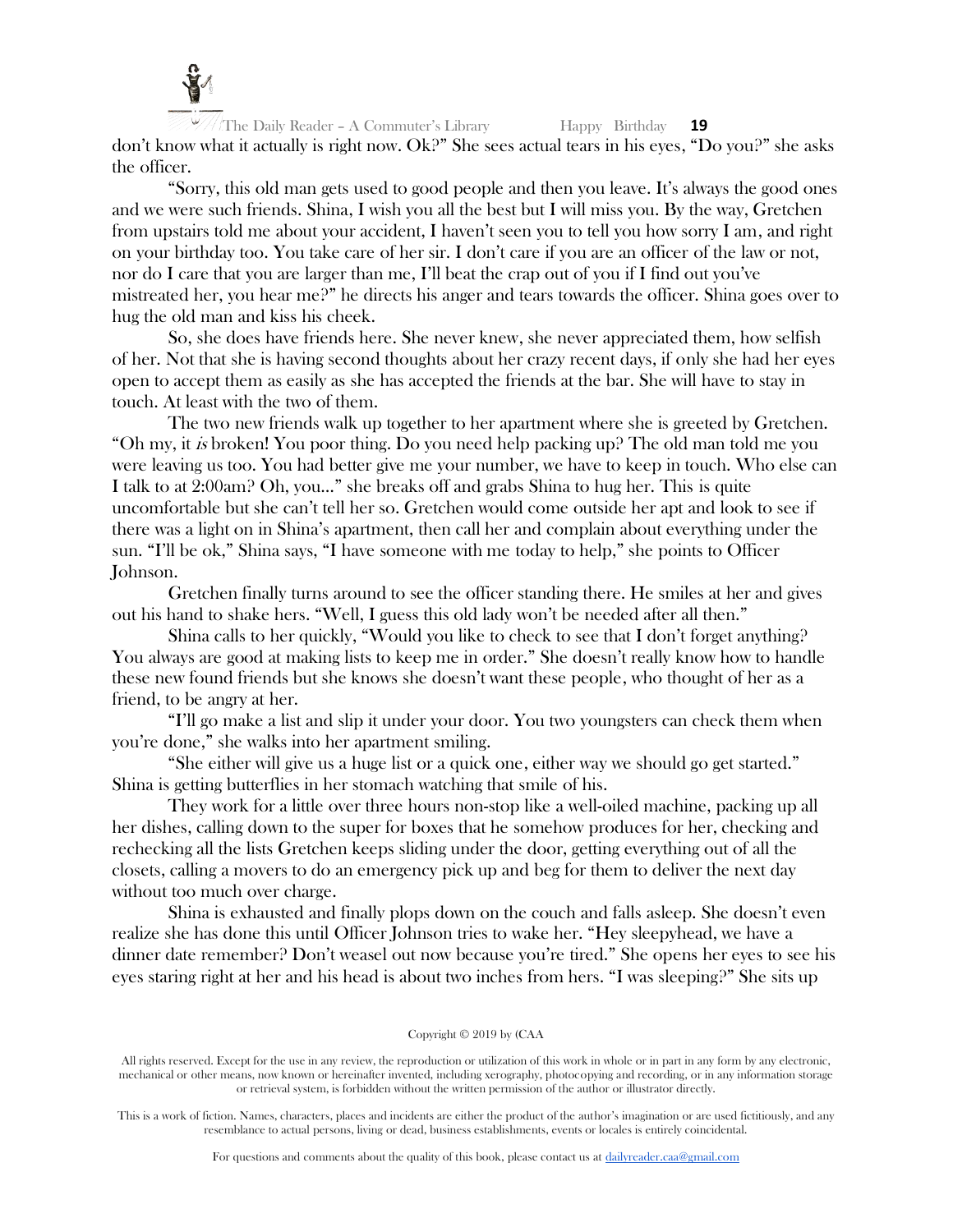

The Daily Reader – A Commuter's Library Happy Birthday **20** and looks around, the only thing left is the couch she is sitting on. The apartment is empty, the movers are standing there waiting for her to get up.

Slowly she stands and the officer brings her closer to him. She is standing in front of him as the movers pick up her couch and carry it out. One guy comes back and asks for the address of where everything is going tomorrow but before she can say anything - Officer Johnson does, no surprise he knows the exact address. He also gave the address to the super as well as Gretchen. That made them so happy he tells her.

He whispers in her ear, "Ready for dinner? Or do you really need to sleep?" she slowly turns around to face him. God, those eyes! "Dinner sounds good. What time is it anyway?" her mouth is so dry as she speaks to him.

"9:30" he says simply.

"What? Why did you let me sleep so long? That's crazy I still had so much to do!" He puts his hands on her shoulders.

"No, you had to rest, your neighbor Gretchen came by and saw you sleeping so she helped me do the rest. You do have at least two good friends here, huh? Anyway, we both realized the trauma and the work was too much so we let you sleep for a couple hours what's the big deal? Oh, and by the way, can she bake brownies! I saved you yours. Come, let's go to dinner before I start eating that brownie or something else that I find to be looking rather delicious," his eyes bare down on and through her.

'Is he serious? Me? All this help, all these friends. Has she been sleeping or something in her real life? No, not sleeping, pre-occupied with nonsense. She will stay in touch with Gretchen. She pulls out a piece of paper from her purse before they leave and writes down her personal number and asks for the address of the new place, he had to remind her he already gave her friends that address, she smiles to him, she slides the paper under Gretchen's door. Gretchen always called her on the apartment phones, every apartment has one. As they leave the building, she hands another piece of paper with her phone number on it, to the super. He smiles at her but still glares at the officer. She leans over and kisses him on the cheek again. "Thank you, my friend," is all she says, and he pulls her in for a hug.

All these hugs are killing her arm. Not to mention all the other bruised areas they are crushing. They leave right after that and she looks down at herself and says, "Holy crap, you can't take me out looking like this. Let's go find a hotel for me to sleep in tonight, we'll order room service. No way can I go out like this, you are at least in a uniform."

His left eyebrow goes up and he grins at her. "How about we go over to The Palace, they have nice rooms." She shakes her head. It takes them only about ten minutes to get there. Immediately she asks the night manager, "is it too late to order room service, we are starved."

"No maám it's not too late. Let me give you our late-night menu. Here, room 5G, take the south elevators to your left," he watches them with suspicious eyes.

"Problem?" the officer asks

"No sir, sorry," the clerk leaves to go back to work.

Officer Johnson is carrying her overnight bag. Everything else is on the moving truck. They go up to the room in silence. This should be bothering her. Why is she so easily going to hotel

Copyright © 2019 by (CAA

All rights reserved. Except for the use in any review, the reproduction or utilization of this work in whole or in part in any form by any electronic, mechanical or other means, now known or hereinafter invented, including xerography, photocopying and recording, or in any information storage or retrieval system, is forbidden without the written permission of the author or illustrator directly.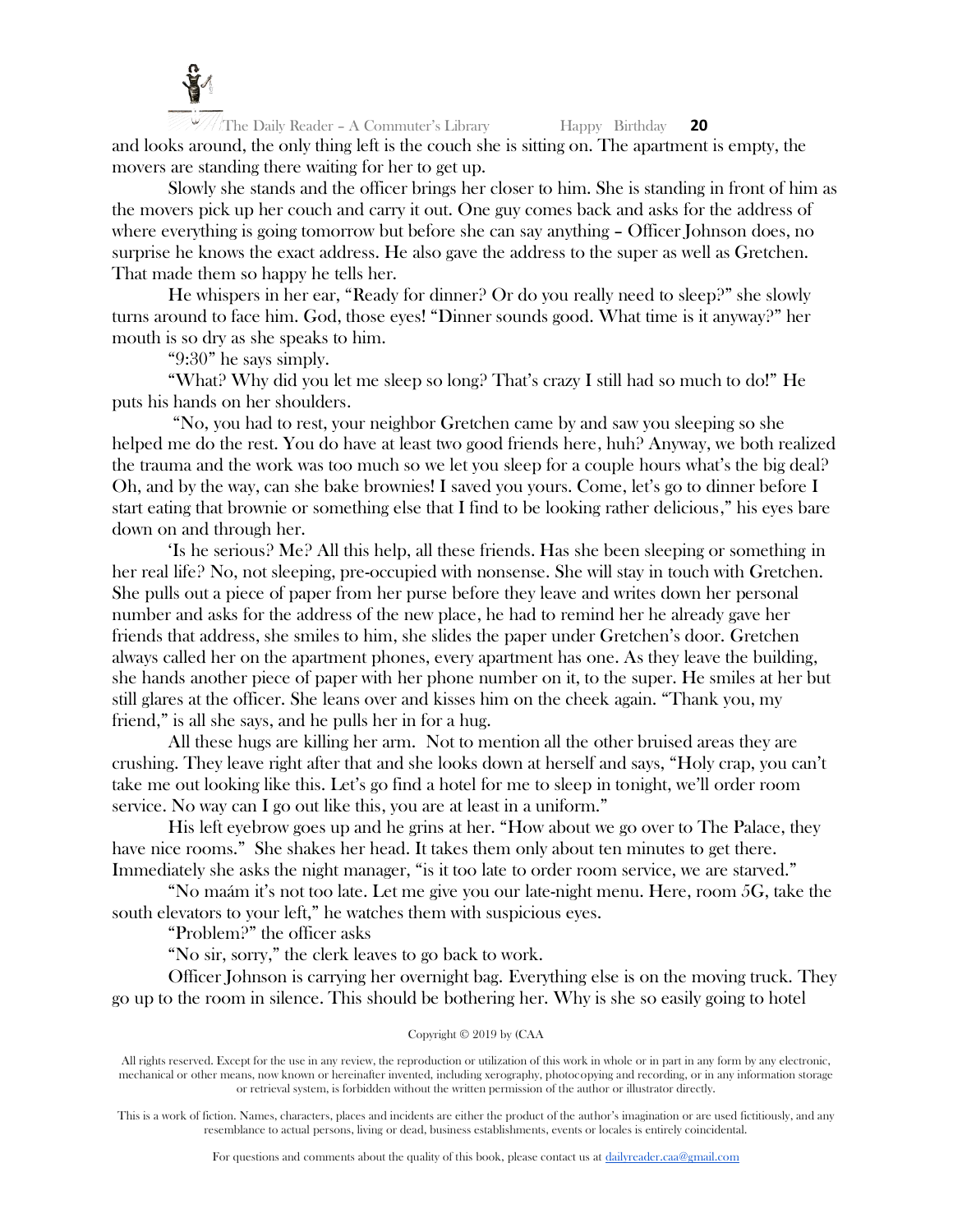

The Daily Reader – A Commuter's Library Happy Birthday **21** rooms with perfect strangers? What the hell happens when you turn thirty? You lose all inhibitions? You forget all your morals? But she doesn't feel guilty, she feels very comfortable with these men. Odd.

The stupid elevator is stopping on each floor, Shina is losing patience, good thing she is only five floors up. Finding her room is no problem because 5G is right in front of the elevators. She opens the door and sees she was given a room with a king-sized bed and a hot tub to the other side of the room. What did the guy think she was doing here tonight? 'Oh man, one room, for one night and she walks in with a man, holy crap she is sure ruining her reputation in this area before she even lives here, isn't she? Or maybe, finally getting one. Too late to think about that now, look at the man you are with. He likes you, at least I think he likes me.'

"Nice room he gave us, a bit overstated, but clean all the same. What do you want to order? I'm looking at the soup and sandwich idea myself," Officer Johnson is looking out the window and he turns around and sees her standing near the phone by the bed, "that sounds" perfect make mine onion soup, if they have, and a deli sandwich."

After ordering she starts walking around the room, she can't get the cast wet so the idea of the tub being used is kind of funny to her. She doesn't need a king size bed to herself, it might even be too big. The little kitchenette consists of a bar sink, mini fridge, and one plug-in electric burner. She checks the fridge for something to drink and as she stands up, her guest is right behind her again.

He takes the drink from her hand and sets it down on the table, he pushes her hair behind her ears and leans in to kiss her. Right before he does, he says, "I've been wanting to do this since yesterday." The kiss is soft on her lips but it is so much more on the rest of her. He lifts his head, and she opens her eyes slowly.

"Is that the, I'm sorry you were in a car accident kiss or the happy birthday kiss?" she asks – a little surprised at herself.

"Actually, that's the, I'm so glad I've met you kiss. Want to try for the birthday kiss now?" His smirk is contagious. She begins to laugh. He continues with, "I have been an officer for over ten years now, seen many women in trouble and never done this before. Ask all the guys, they tease me all the time that I don't date enough. I tell them, I want to be bowled over, I want something more than seeing a pretty girl. I've seen plenty of them, and some are really great, but nothing has ever affected me more than when I saw you in that car. There is something about you that makes me want to be with you and only you, all the time."

He stares at her and she at him. 'What the heck? I just blew any chance I had, I spilled the beans before they were even in the pot. I can't lose her, what should I say? God where is your brother when you need him?' he is thinking to himself. He reaches back up to her shoulders and she watches him cautiously.

"Do you have a first name?" she asks innocently

"Gary Johnson at your service my dear." His tone is a bit shaky, he has been with a number of women over the years, but none of them meant anything to him, a physical act because they were expecting him to, not because he wanted to be with them. Now all he can think of is being

Copyright © 2019 by (CAA

All rights reserved. Except for the use in any review, the reproduction or utilization of this work in whole or in part in any form by any electronic, mechanical or other means, now known or hereinafter invented, including xerography, photocopying and recording, or in any information storage or retrieval system, is forbidden without the written permission of the author or illustrator directly.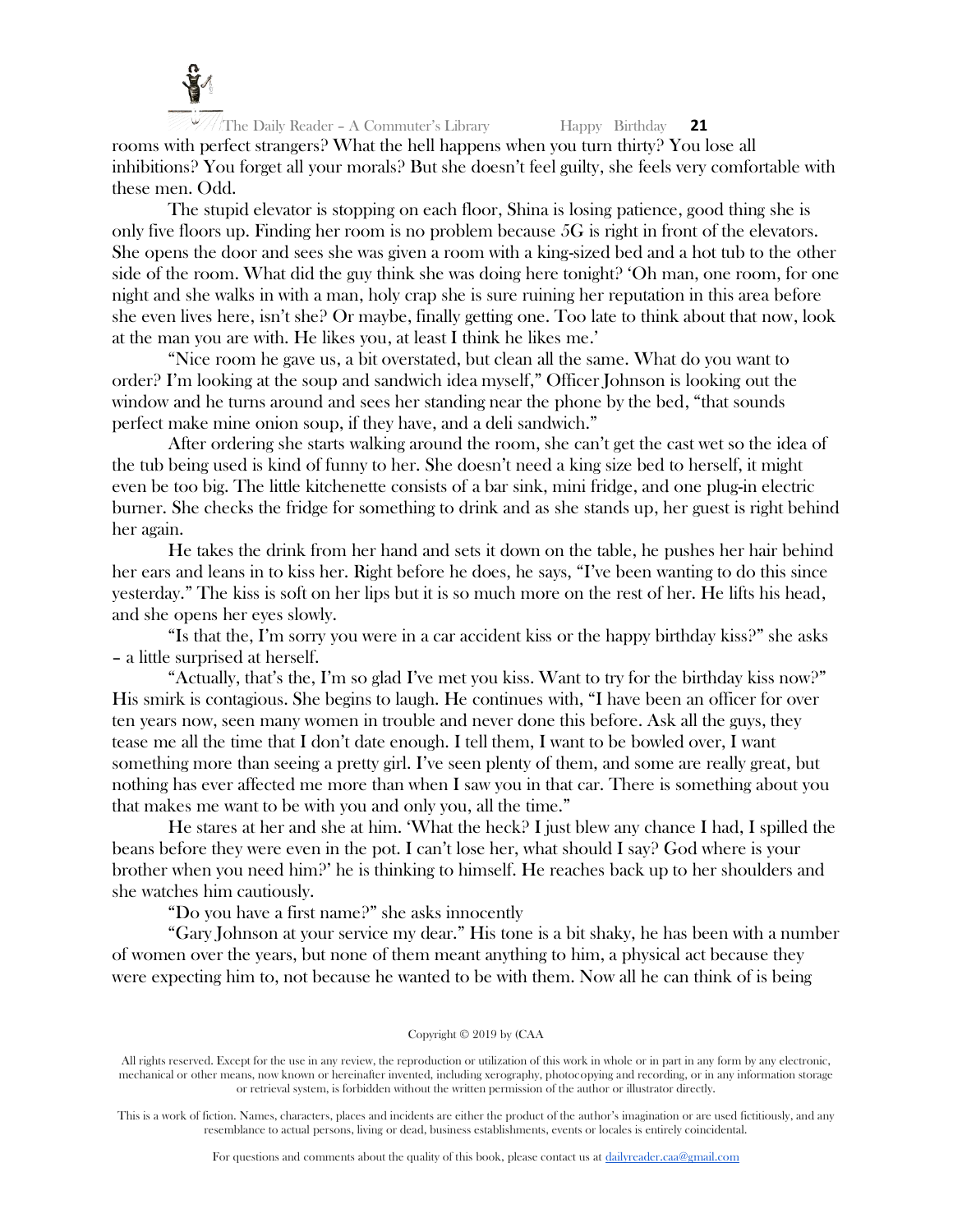

The Daily Reader – A Commuter's Library Happy Birthday **22** with her, he would wait a year if she wants to. He doesn't want to let her go, there is something about Ms. Shina that he is drawn to from deep inside.

"Well Gary, it's a nice night outside, how about we sit on the balcony and get to know one another?" Hand in hand they go sit on the loveseat on the terrace and they begin to talk, the conversation goes from family to fantasies, their dreams and their realities.

The knock on the door reminds her she is hungry. "I'll get the door," she says "Thank you, I'll take this from here. Yes, I'll leave tray outside when we are finished. Thank you again, good night." The food is on a cart with wheels, it's easy to push with one hand. She brings the food in and then rushes back out to the door and calls to the bellhop, "Hold on, I didn't give you your tip!" He stops and comes back and she goes inside for her purse but Gary is right there holding out some money. She smiles and turns to hand the money to the young man in his cute uniform.

"Thank you, Maám, enjoy," he says with a lifted eyebrow and his eyes on Gary.

"That was a very generous tip, are you always so nice?" she asks

"Only to the ones I like. Would you like to see how generous I can be with you?" 'that was a little too forward don't blow this man' he tells himself again. But he can't seem to stop, not with her.

"I don't know about you, but I need to eat before I do anything else this evening. We can talk about your generosity later," she smiles at him and sees that he gives her an eager smile back.

Dinner is nice when two people can talk about anything they want. She has never experienced this before. They keep talking, politics, jokes, TV shows, music and the talking keeps going around and around, she feels as if she has known him for most of her life.

She finds out they have many things in common, including the urge to get new jobs. He promises to help her find something fun if she helps him find something less dangerous. They make commitments to each other with these and other promises. It's as if she is having a month's worth of dates, maybe even longer, in one night.

"In case you haven't noticed, it's really late and you probably will be wanting to leave soon, don't you have work in the morning?" she asks him.

"I work the late shift tomorrow. I don't go in until six o'clock in the evening. I can sleep until noon if I want to,." he watches for her reaction; her eyes begin to twinkle with a touch of water on them.

"Do you sleep in your uniform?"

"Excuse me?"

"Well, I'm going to that bed over there and if you were planning on sleeping, I need to know if you will be in your uniform because if you are, I may have trouble with those brass buttons against my back." 'Did I invite him to sleep with me? Shina you are turning into a hussy, no not really, you are turning into a love sick puppy around him. Maybe tonight will be even better than last night.' I can't believe I'm even thinking this, she says to herself.

"I'm sure I can figure out something to wear, or not," he says smiling again.

Shina is already up and walking towards the bed, she takes out her overnight bag and finds the t-shirt she packed to sleep in. With her back to Gary, she slowly takes off her shirt and bra then very awkwardly puts on the t-shirt by putting in the broken arm first, then her head, then the other

# Copyright © 2019 by (CAA

All rights reserved. Except for the use in any review, the reproduction or utilization of this work in whole or in part in any form by any electronic, mechanical or other means, now known or hereinafter invented, including xerography, photocopying and recording, or in any information storage or retrieval system, is forbidden without the written permission of the author or illustrator directly.